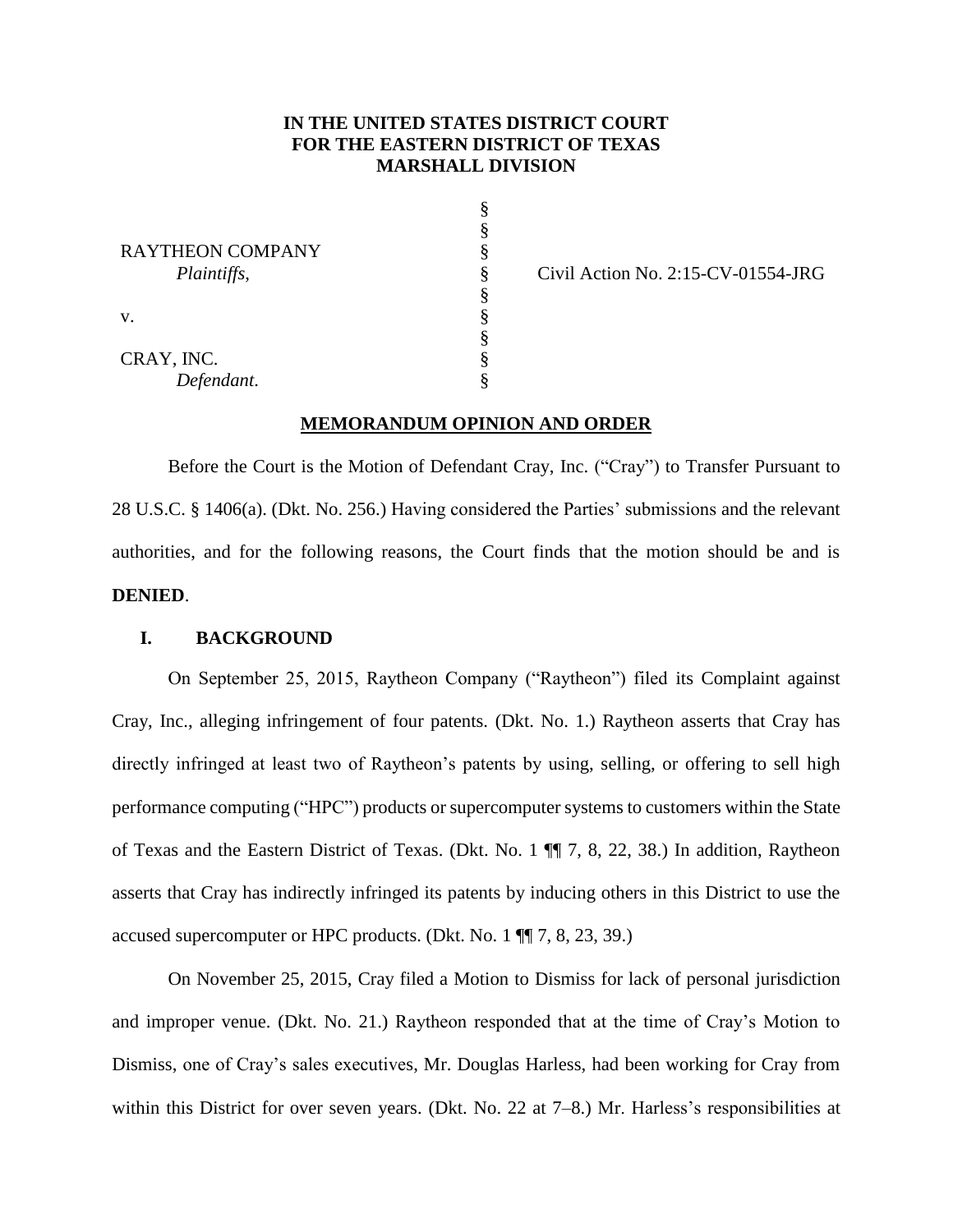Cray included "new sales and new account development in [the] Central U.S." as well as "management of key accounts within the Financial, BioMedical and Petroleum Industries." *Id.* 

In addition, Cray sold an accused XC40 supercomputer to the University of Texas System. (Dkt. No. 21 at 4.) While the accused system was delivered and installed at the University of Texas's Austin campus, the system was accessed via remote terminals at various University of Texas facilities, including two campuses within the Eastern District of Texas. (Dkt. No. 21 at 4; Dkt. No. 1 ¶ 7.) Based on these facts, Magistrate Judge Roy S. Payne found that venue was proper in the Eastern District of Texas, under *VE Holding Corp. v. Johnson Gas Appliance Co.*, 917 F.2d 1574 (Fed. Cir. 1990), and that the exercise of personal jurisdiction was appropriate. (Dkt. No. 65.) The Court adopted this recommendation. (Dkt. No. 94.)

Discovery following the Magistrate Judge's Report and Recommendation revealed additional, relevant information regarding Cray's involvement in the Eastern District of Texas. (Dkt. No. 265 at  $8-10$ .)<sup>1</sup> For example, in a map of Cray's "Americas Sales Territories," Cray specifically identified Athens, Texas, and listed Mr. Harless as the "Named Account Manager" located there. (Dkt. No. 265, Ex. C at 2.) In addition, Mr. Harless's "office" telephone number,

<sup>&</sup>lt;sup>1</sup> Cray failed to meet its discovery obligations in this case. The Court's Discovery Order requires parties to, "without awaiting a discovery request," "produce or permit the inspection of all documents, electronically stored information, and tangible things in the possession, custody, or control of the party that are relevant to the pleaded claims or defenses involved in this action." (Dkt. No. 28 ¶ 3(b).) Cray not only failed to disclose several relevant documents while briefing the original Motion to Dismiss under § 1406, but has also failed to disclose documents contradicting Cray's assertions in the current Motion at issue before this Court. (Dkt. Nos. 21, 25, 69, 256). *See also* (Dkt. No. 265, Stringfield Decl. ¶¶ 4–8) (noting that Cray did not produce several documents related to venue until "after venue briefing closed on December 18, 2015, after the Court issued its Report and Recommendation on June 29, 2016, after the parties briefed Cray's objection to the Court's Report and Recommendation, and after Judge Gilstrap adopted the Court's Report and Recommendation on September 23, 2016"). For example, one of Cray's declarations states that "Cray's employee records indicate that, of [Cray's] employees, only a single employee—Douglas Harless—resides in the Eastern District of Texas." However, independent outside research by Raytheon revealed that from 2010 to 2011, Mr. Troy Testa resided in and worked for Cray as a senior territory manager within the Eastern District of Texas. (Dkt. No. 265, Stringfield Decl. ¶ 2.) Even Cray's 30(b)(6) designee acknowledged the existence of relevant, unproduced documents. One example of these documents is an internal Cray document outlining an employee's sales territory. (Dkt. No. 265, Ex. G at 154:4–159:22) ("Q. Compensation plan? A. Yes. In compensation plans, we outline [an employee's] territory or their assignments. Q. Where would Mr. Harliss's [sic] compensation plan be maintained? A. I believe it's in Seattle, online in Seattle with our human resources department.").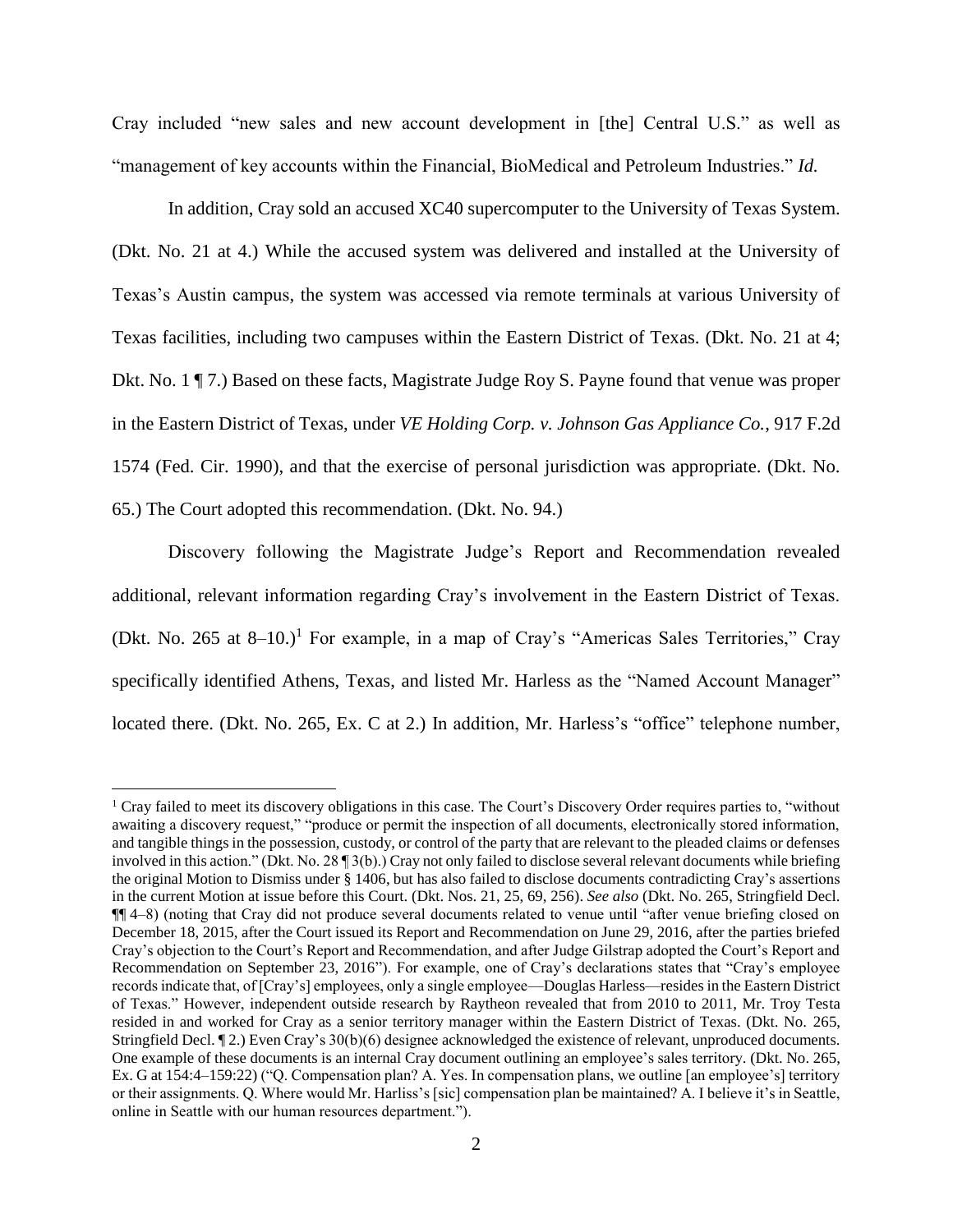which is listed on Cray's invoices to customers and emails to clients, has an area code associated with several counties in this District. (Dkt. No. 265 at 4; Dkt No. 265, Springfield Decl.  $\P$  6–7.) Mr. Harless has been identified as the account manager for at least twenty-one separate sales of the accused products to nine different customers. (Dkt No. 265, Springfield Decl. ¶¶ 8–9.) The revenue for the accused sales attributed to Mr. Harless exceeds \$345 million. *Id.* In addition to receiving a salary for his sales activities at Cray, Mr. Harless received reimbursement for (1) his cell phone used for business purposes; (2) Internet fees; and (3) mileage or other costs for business travel. (Dkt. No. 265 at 6; Dkt. No. 256, Hoelzeman Decl. ¶¶ 4–5.) Although Cray did not pay for any secretarial or support staff, Mr. Harless received direct "administrative support" from Cray's Minnesota office such that Mr. Harless could continue to work from his home office. (Dkt. No. 256, Hoelzeman Decl. ¶ 5.) Under this arrangement, Mr. Harless was able to sell products to customers both within Texas and across the nation. At the time the Complaint was filed, Mr. Harless's job responsibilities also extended beyond sales, including the management of key accounts within the financial, biomedical, and petroleum industries. (Dkt. No. 22 at 7–8.)

As Cray eventually disclosed, Mr. Harless was not Cray's only employee within the Eastern District of Texas. From 2010 to 2011, Cray employed Mr. Troy Testa as a "Sr. Territory Manager." (Dkt No. 265, Springfield Decl. *¶* 2.) Like Mr. Harless, Mr. Testa resided in this District and sold Cray's HPC systems. *Id.* ¶¶ 2–3. Mr. Testa "[s]old [a] \$132,000 system at [a] 41% margin" within three months of joining Cray; "[c]losed six new customers in [his] first year[,] including Areva, Amgen and Weir Oil;" and "[h]ad a pipeline of over \$6,000,000 on a \$2,500,000 quota" for Cray, all while he resided in the Eastern District of Texas. *Id.*

On June 1, 2017, three months before trial, Cray filed a motion to transfer this case under 28 U.S.C. §1406(a) in light of the Supreme Court's decision in *TC Heartland LLC v. Kraft Foods*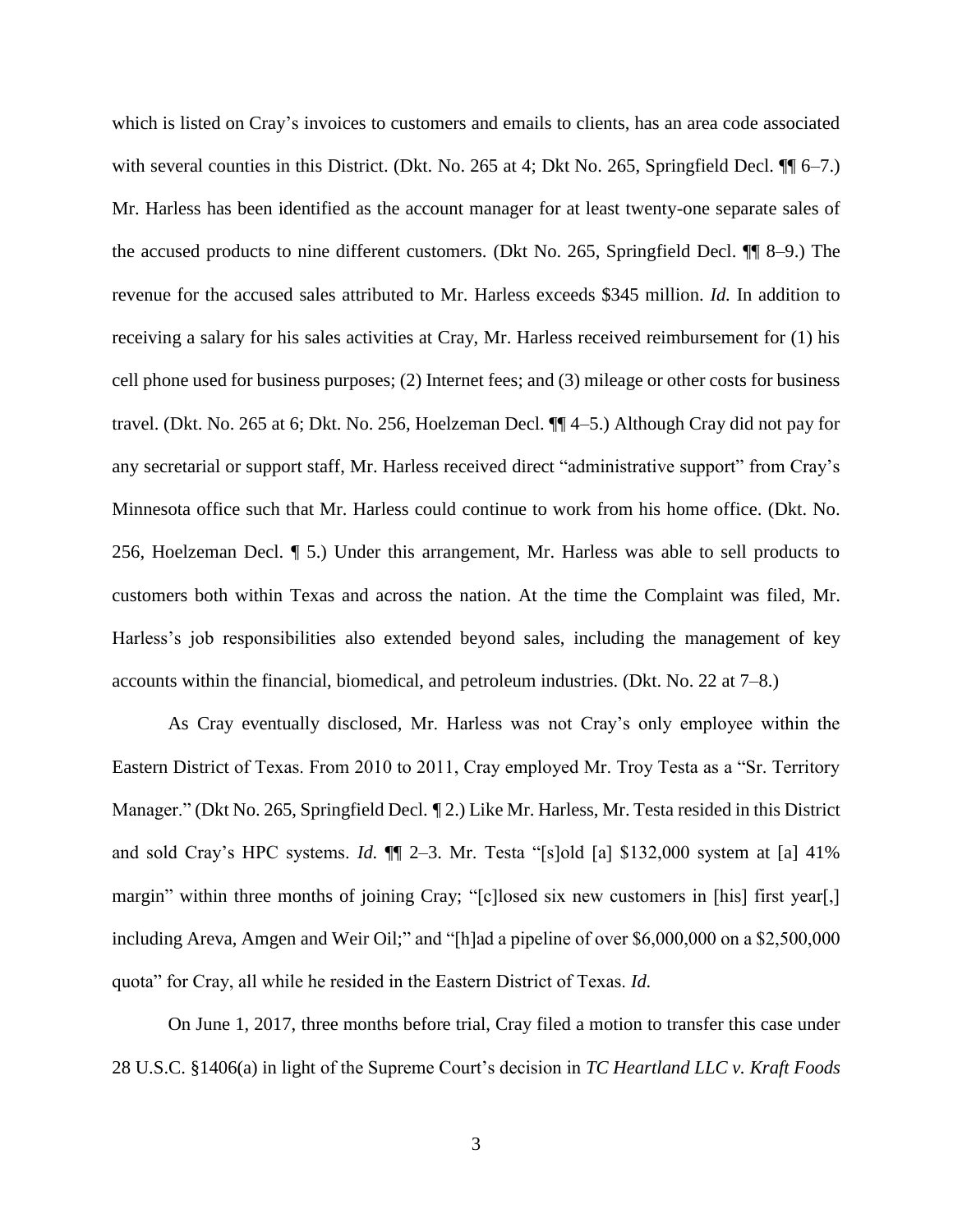*Grp. Brands LLC*, 137 S. Ct. 1514 (2017). (Dkt. No. 256.) Cray asserts that venue is improper because (1) Cray does not "reside" in this District; and (2) Cray has not committed acts of infringement and does not have a regular and established place of business within this District. (Dkt. No. 256.)

# **II. LEGAL STANDARD**

#### **A. Establishing Venue Under § 1400(b)**

"Any civil action for patent infringement may be brought in the judicial district where the defendant resides, or where the defendant has committed acts of infringement and has a regular and established place of business." 28 U.S.C. § 1400(b) (2012); *TC Heartland*, 137 S. Ct. at 1519 ("§ 1400(b) 'is the sole and exclusive provision controlling venue in patent infringement actions.'" (quoting *Fourco Glass Co. v. Transmirra Products Corp.*, 353 U.S. 222, 229 (1957))). If venue is not proper, a defendant may move to dismiss the case or transfer it to a district in which the case could have been originally brought. Fed. R. Civ. P. 12(b)(3); 28 U.S.C. § 1406(a).

Under the general venue statute, which defines residency "[f]or all venue purposes," a domestic corporation resides "in any judicial district in which such defendant is subject to the court's personal jurisdiction." 28 U.S.C. § 1391(c). However, the Supreme Court has held that this statute is inapplicable in patent infringement cases. *TC Heartland*, 137 S. Ct. 1514 at 1519.

While § 1400(b) does not define the word "resides," the Supreme Court in *Fourco Glass Co. v. Transmirra Products Corp.* concluded that, under § 1400(b), a domestic corporation resides only in its state of incorporation. 353 U.S. at 226; *TC Heartland*, 137 S. Ct. at 1521.

Even if a domestic corporation does not reside in the district in which the case is filed, venue remains proper if the domestic corporation has committed acts of infringement and has a regular and established place of business within the district. 28 U.S.C. § 1400(b).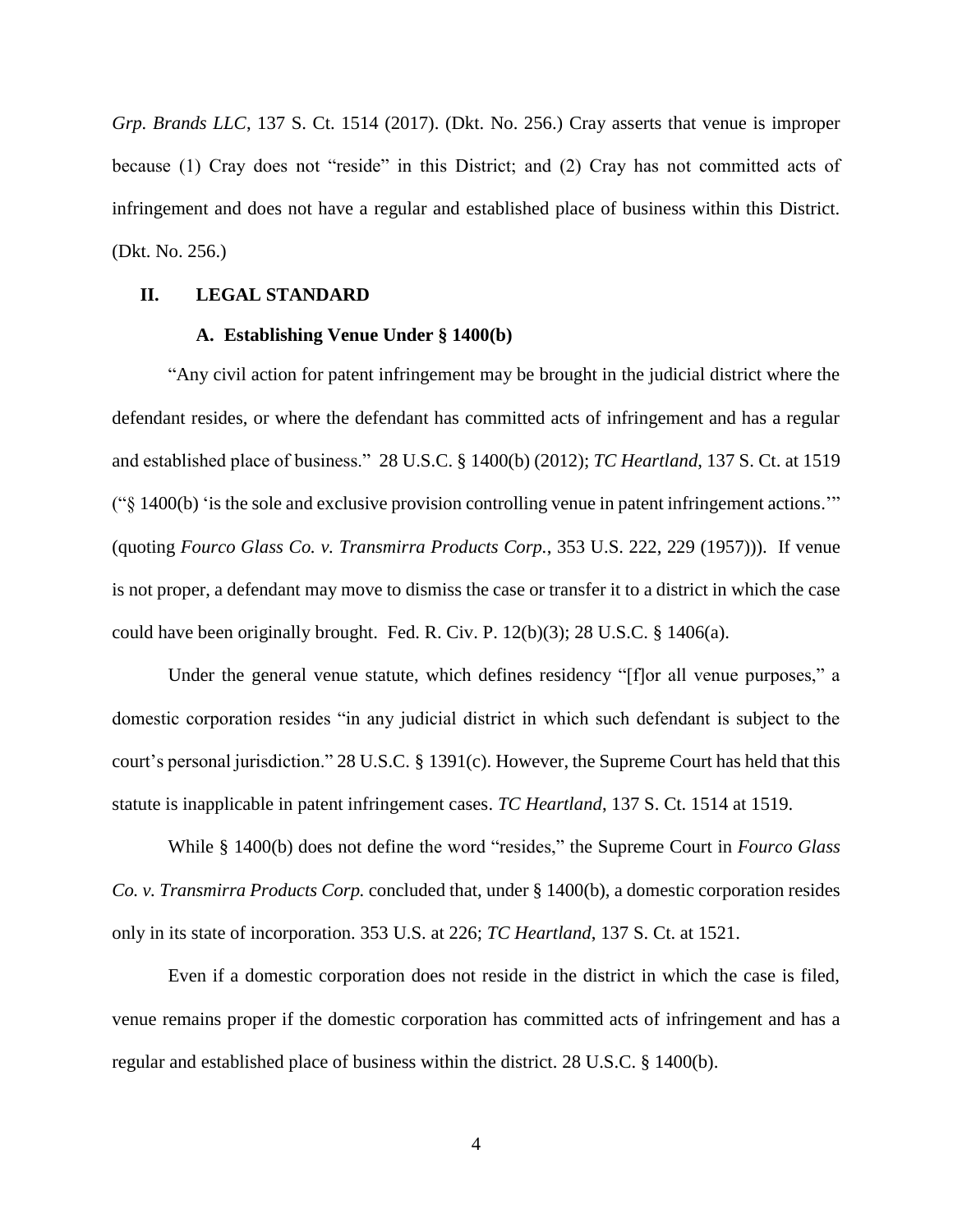#### **B. The Burden of Proof When Defendant Objects to Venue**

Circuit courts<sup>2</sup>, district courts<sup>3</sup>, and scholars<sup>4</sup> have reached different answers in allocating the burden of proof in venue disputes. Even courts in this District have rendered conflicting opinions. *Compare Langton v. Cbeyond Commc'n, L.L.C.*, 282 F. Supp. 2d 504, 508 (E.D. Tex. 2003) ("[T]he burden of sustaining venue lies with the plaintiff."), *with Sanders v. Seal Fleet, Inc.*, 998 F. Supp. 729, 733 (E.D. Tex. 1998) ("The burden to demonstrate why venue is improper and why the forum should be changed lies with the movant."), *and Texas Marine & Brokerage, Inc. v. Euton*, 120 F. Supp. 2d 611, 612 (E.D. Tex. 2000) (same). The Fifth Circuit also has yet to determine which party bears the burden of proof on a motion regarding improper venue. *See Gupta v. Lynch*, 2014 WL 4063831, at \*2 (E.D. La. Aug. 15, 2014) (noting that "district courts in the Fifth Circuit have been inconsistent in allocating the burden of proof" in venue disputes).

Some courts have held that the burden to establish proper venue lies with the plaintiff. Where the burden of sustaining venue is placed on the plaintiff, courts often rely on older authority recognizing a plaintiff's burden in establishing jurisdictional facts. For example, *Langton* cited an earlier case from the Southern District of Texas, *see Langton*, 282 F. Supp. 2d at 508 (citing *Laserdynamics Inc. v. Acer Am. Corp.*, 209 F.R.D. 388, 390 (S.D. Tex. 2002)), that in turn relied

<sup>2</sup> *Compare Myers v. Am. Dental Ass'n*, 695 F.2d 716, 724 (3d Cir. 1982) (concluding that a defendant bears the burden to establish venue because "'[I]t is not necessary for the plaintiff to include allegations showing the venue to be proper.'"), *with Bartholomew v. Virginia Chiropractors Ass'n, Inc.*, 612 F.2d 812, 816 (4th Cir. 1979) ("[T]he burden is upon plaintiff to establish venue and jurisdiction."), *abrogated on other grounds by Union Labor Life Ins. Co. v. Pireno*, 458 U.S. 119 (1982).

<sup>3</sup> *Compare Dudash v. Varnell Struck & Assocs., Inc.*, No. C 04-2478 MHP, 2004 WL 2623903, at \*2 (N.D. Cal. Nov. 16, 2004) ("[T]he burden to prove venue is generally and properly placed on defendant, as the doctrine protects defendant's privilege to avoid litigation in inconvenient forums."), *with Ambriz v. Coca Cola Company*, 2014 WL 296159, at \*2 (N.D. Cal. Jan. 27, 2014) ("Plaintiff bears the burden of establishing venue, and all reasonable inferences and factual conflicts are resolved in plaintiff's favor.").

<sup>4</sup> *Compare* 17 Moore's Federal Practice–Civil § 110.01 ("Once the defendant timely objects to venue, courts of appeals generally, and correctly, treat the venue question as an affirmative defense. Therefore, the defendant has the burden of establishing that venue is improper."), *with* 15 C. Wright, A. Miller & E. Cooper, Federal Practice and Procedure § 3826 (4th ed. 2017) ("[T]he weight of judicial authority appears to be that when the defendant has made a proper objection, the burden is on the plaintiff to establish that the chosen district is a proper venue.").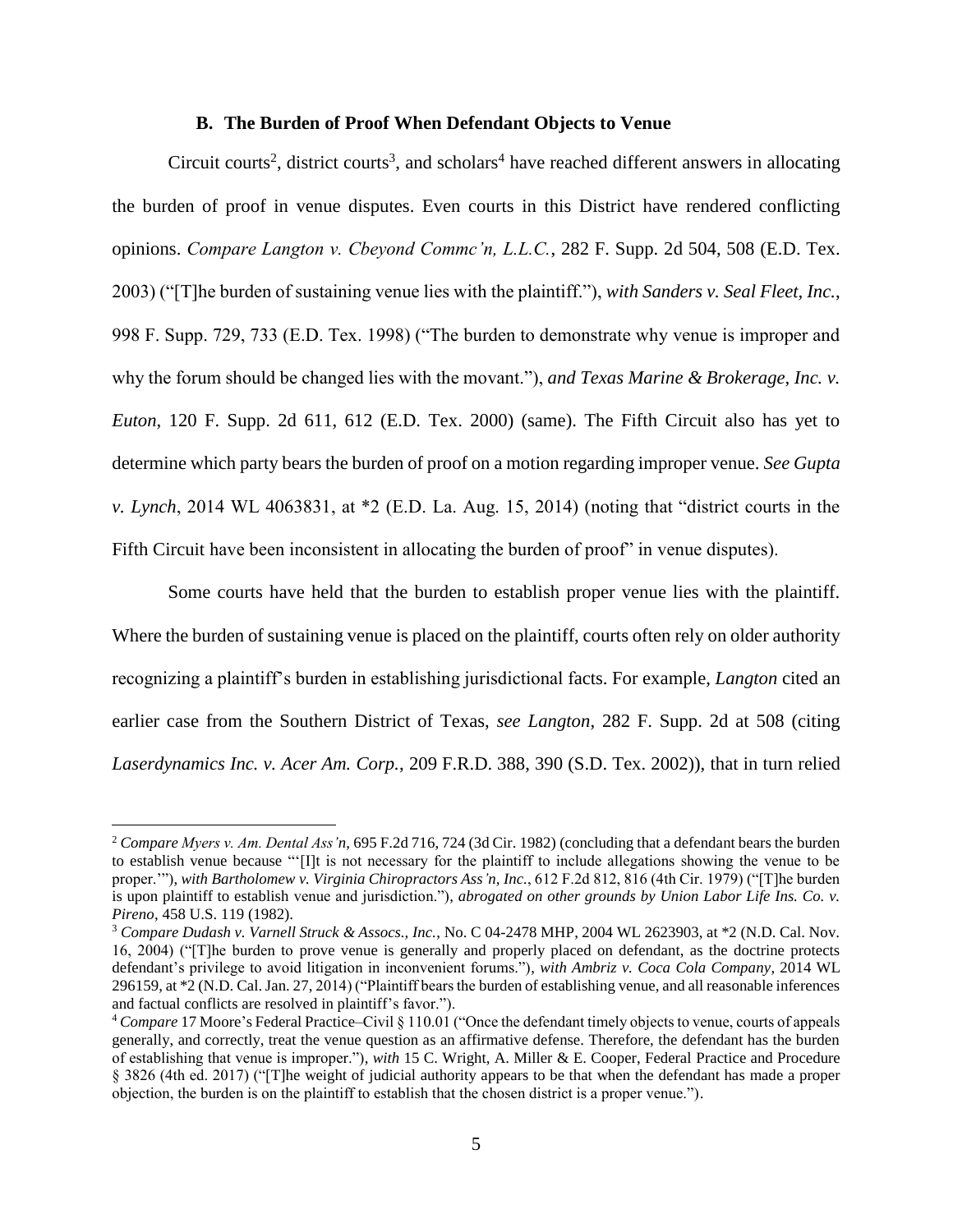on a line of cases extending back to *K. J. Schwartzbaum, Inc. v. Evans, Inc.*, 44 F.R.D. 589 (S.D.N.Y. 1968), which recognized that "the burden is on plaintiff to establish the jurisdiction of the court over . . . defendants." 44 F.R.D. at 591. *See also Hoover Grp., Inc. v. Custom Metalcraft, Inc.*, 84 F.3d 1408, 1410 (Fed. Cir. 1996) (noting that "venue is based on the facts alleged in the well-pleaded complaint").

However, many other courts have reached the opposite conclusion and hold that the defendant bears the burden to establish improper venue. These courts reason that requiring plaintiffs to establish proper venue confuses the relationship between jurisdiction and venue. *See, e.g.*, *Myers v. American Dental Association*, 695 F.2d 716, 724 (3d Cir. 1982) ("[T]hese cases confuse jurisdiction with venue or offer no reasons to support their position"), *cert. denied*, 462 U.S. 1106 (1983). A motion to dismiss for improper venue is not an attack on the power of the court to hear a particular case. *Myers*, 695 F.2d at 724 ("[A] motion to dismiss for improper venue is not an attack on jurisdiction but only an affirmative dilatory defense."). Instead, it is purely an affirmative defense that reflects considerations of convenience. *See Panhandle E. Pipe Line Co. v. Fed. Power Comm'n*, 324 U.S. 635, 639 (1945) ("Venue relates to the convenience of litigants."). *See also Neirbo Co. v. Bethlehem Shipbuilding Corp.*, 308 U.S. 165, 168 (1939) (concluding that the right to object to venue is a "privilege" afforded to defendants that must be "asserted . . . seasonably"). Thus, courts have reasoned that because a plaintiff need not plead venue facts, the plaintiff should not bear the burden to establish proper venue. *Myers*, 695 F.2d 716, 724 (3d Cir. 1982) ("'[I]t is not necessary . . . for the plaintiff to include allegations showing the venue to be proper.' . . . It logically follows therefore that on a motion for dismissal for improper venue under Rule 12 the movant has the burden of proving the affirmative defense asserted by it." (quoting Fed. R. Civ. P. Form 2, Advisory Committee note 3)).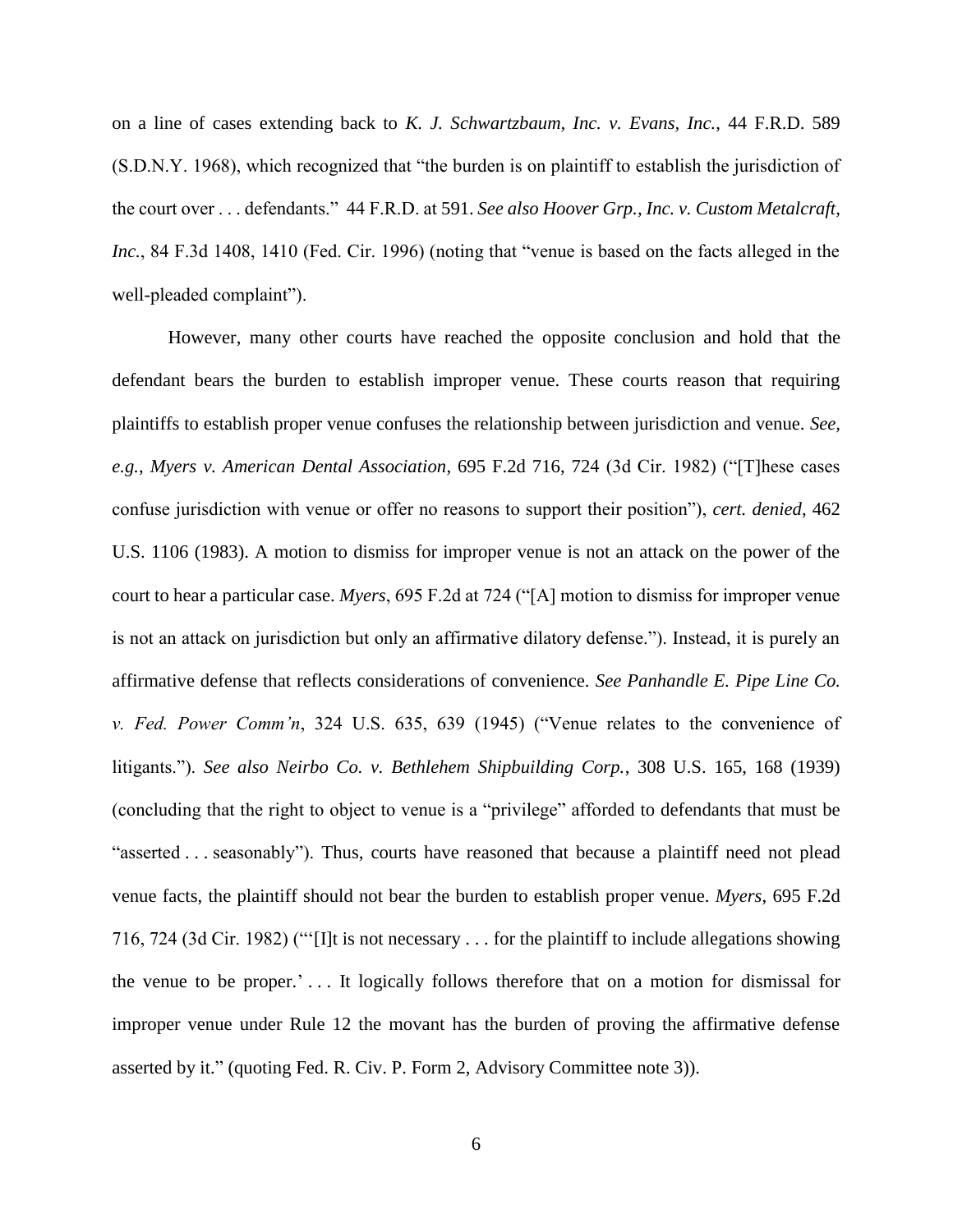This Court declines to hold whether the burden of proof, in asserting venue, lies with the plaintiff or the defendant. In the matter before the Court, the Parties have not disputed who bears this burden. However, even if the burden lies with the plaintiff, the Court finds that Raytheon has met that burden based on the facts alleged in the complaint and the evidence raised by Raytheon during discovery.

### **C. When the Regular and Established Place of Business Must be Considered**

Few courts have considered the proper time period for assessing whether a defendant has a regular and established place of business in the district, but each one has reached the same conclusion: "under the patent venue statute, venue is properly lodged in the district if the defendant had a regular and established place of business at the time the cause of action accrued and suit is filed within a reasonable time thereafter." *Welch Sci. Co. v. Human Eng'g Inst., Inc.*, 416 F.2d 32, 35 (7th Cir. 1969), *cert. denied*, 396 U.S. 1003 (1970). *See also San Shoe Trading Corp. v. Converse Inc.*, 649 F. Supp. 341, 345 (S.D.N.Y. 1986); *Datascope Corp. v. SMEC, Inc.*, 561 F. Supp. 787, 789 (D.N.J. 1983), *aff'd in relevant part*, 776 F.2d 320 (Fed. Cir. 1985). The Court adopts this view.

### **III. ANALYSIS**

The Court begins by examining both prongs of  $\S$  1400(b): (1) where the defendant resides; and (2) where the defendant has committed acts of infringement and has a regular and established place of business.

## **A. Residence**

In patent infringement cases, a domestic corporation "resides" only in its state of incorporation. *Fourco*, 353 U.S. at 226. As a domestic corporation, Cray is incorporated in the State of Washington. (Dkt. No. 1 1 2; Dkt. No. 256 at 4.) Accordingly, Cray does not reside in this District within the meaning of § 1400(b).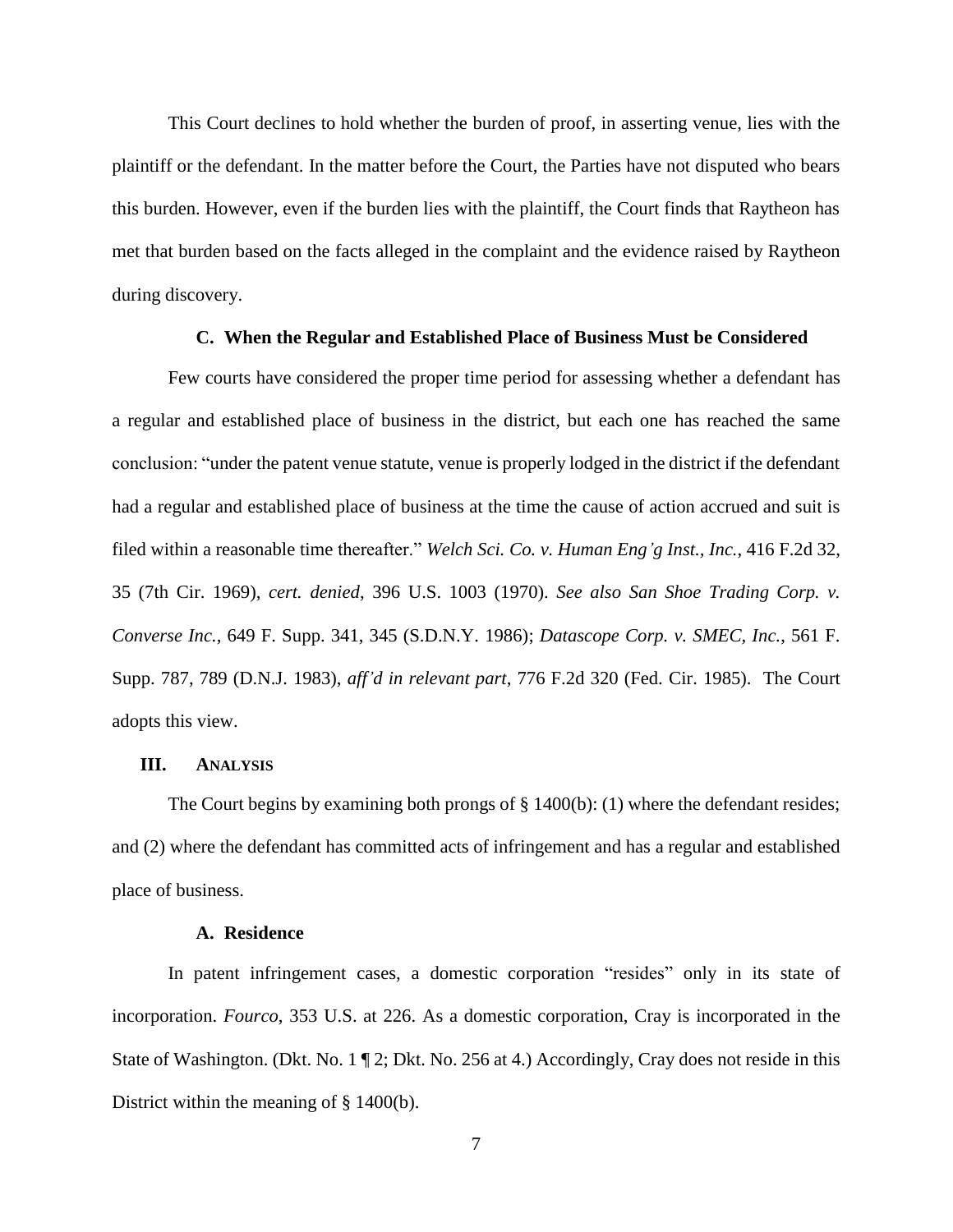## **B. The Judicial District Where the Defendant Has Committed Acts of Infringement and Has a Regular and Established Place of Business**

Having found that Cray does not reside within the Eastern District of Texas, the Court now considers whether "the defendant has committed acts of infringement and has a regular and established place of business" in the Eastern District of Texas. 28 U.S.C. § 1400(b).

## *i. Acts of Infringement*

Although the statute uses the phrase "act of infringement," courts have "consistently held that an *allegation* of infringement is itself sufficient to establish venue and [the] plaintiff is not required to demonstrate actual infringement by [the] defendant[]." *Funnelcap, Inc. v. Orion Indus., Inc.*, 392 F. Supp. 938, 943 (D. Del. 1975) (emphasis added). Under 35 U.S.C. § 271, an "act of infringement" includes making, using, offering to sell, or selling a patented invention, or inducing such conduct. Thus, an allegation that a defendant has committed one of those acts in the district is sufficient to satisfy this requirement of the venue statute.<sup>5</sup>

Cray argues: (1) the sale of an accused XC40 supercomputer to the University of Texas was not an "act of infringement" within the Eastern District of Texas because the system was delivered and installed at the University of Texas's Austin campus; and (2) Mr. Harless did not commit acts of infringement because Mr. Harless did not make sales or offers to sell to customers in the Eastern District of Texas.

# 1. Induced infringement through use of the University of Texas's XC40 supercomputer

Cray argues that venue is improper in this District because it has not directly or indirectly infringed the Asserted Patents here (or anywhere else). However, the question of whether Cray's

 $5$  The Court recognizes that under Federal Rule of Civil Procedure 12(b)(6), all allegations are subject to a separate and distinct inquiry as to plausibility under the *Iqbal*/*Twombly* framework. With the plausibility inquiry being a separate issue, the Court does not conduct such analysis here.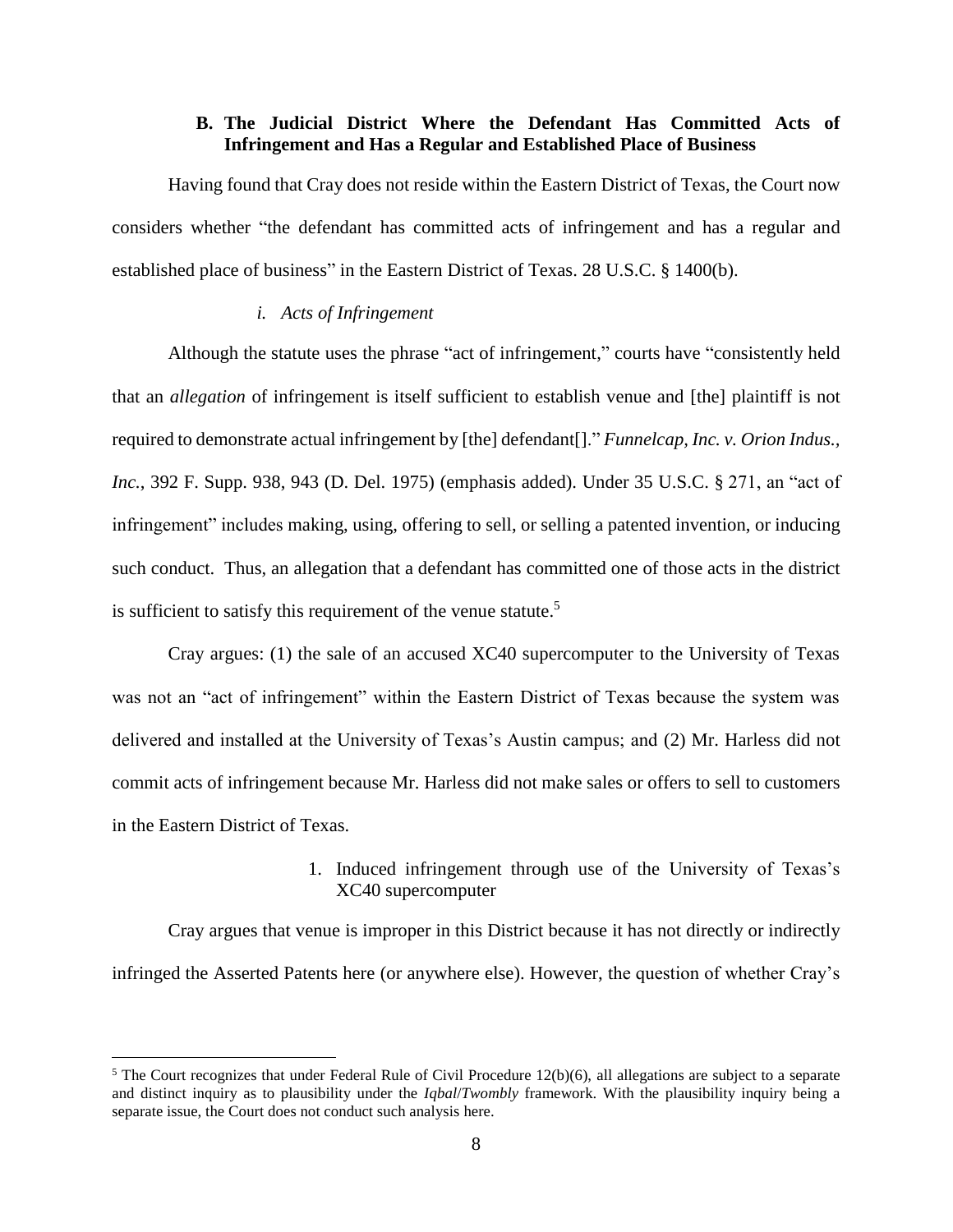conduct infringes the accused products is an ultimate question on the merits, not one that can, or should, be decided on a motion to dismiss for improper venue. *See Astute Tech., LLC v. Learners Digest Int'l LLC*, No. 2:12-CV-689-WCB, 2014 WL 12596468, at \*5 (E.D. Tex. Apr. 28, 2014) (Bryson, J.). Accordingly, the Court will not address, at this point, whether Cray induced infringement of the Asserted Patents. Rather, the Court will accept Raytheon's allegation that Cray induced users in this District to infringe the Asserted Patents. That conduct is sufficient to constitute an "act of infringement" under § 1400(b). *See Funnelcap*, 392 F. Supp. at 943.

Further, Raytheon asserts that Cray "knew, or should have known, that the accused XC40 [supercomputer] was installed to be used at various University of Texas facilities, including facilities within this District." (Dkt. No. 22 at 13.) In response, Cray argues that the accused XC40 supercomputer was sold to the Texas Advanced Computer Center ("TACC"), which is located on the University of Texas, Austin campus. (Dkt. No. 21 at 4.) However, Cray does not deny that it knew that the accused XC40 supercomputer would be used by the entire university system, including users at campuses within this District. (Dkt. No. 65 at 5.) The TACC has a website that lists "Cray" and the "UT System" as "partners" of the TACC. (Dkt. No. 65 at 5–6, Dkt. No. 22- 34, Ex. 33 at 4 n.1.) In fact, a press release discussing TACC's "relationship with Cray" noted that the accused XC40 supercomputer "will primarily support UT Austin but its user base will extend to the UT system and its research institutions as well as partners at Texas A&M and Texas Tech." (Dkt. No. 22-34, Ex. 33 at 4 n.1.)<sup>6</sup> Furthermore, even though Cray contends that the accused system was sold to the TACC, the TACC's webpage itself states:

Lonestar 5 [the accused XC40 supercomputer] is designed for academic researchers in Austin and *across Texas*. It will continue to serve as the primary high performance computing resource in the University of Texas Research

<sup>6</sup> The University of Texas System encompasses fourteen institutions across Texas, including the University of Texas at Tyler and the University of Texas Health Science Center at Tyler, both of which are located in this District. Moreover, Texas A&M has a campus in Texarkana, which is also within this District.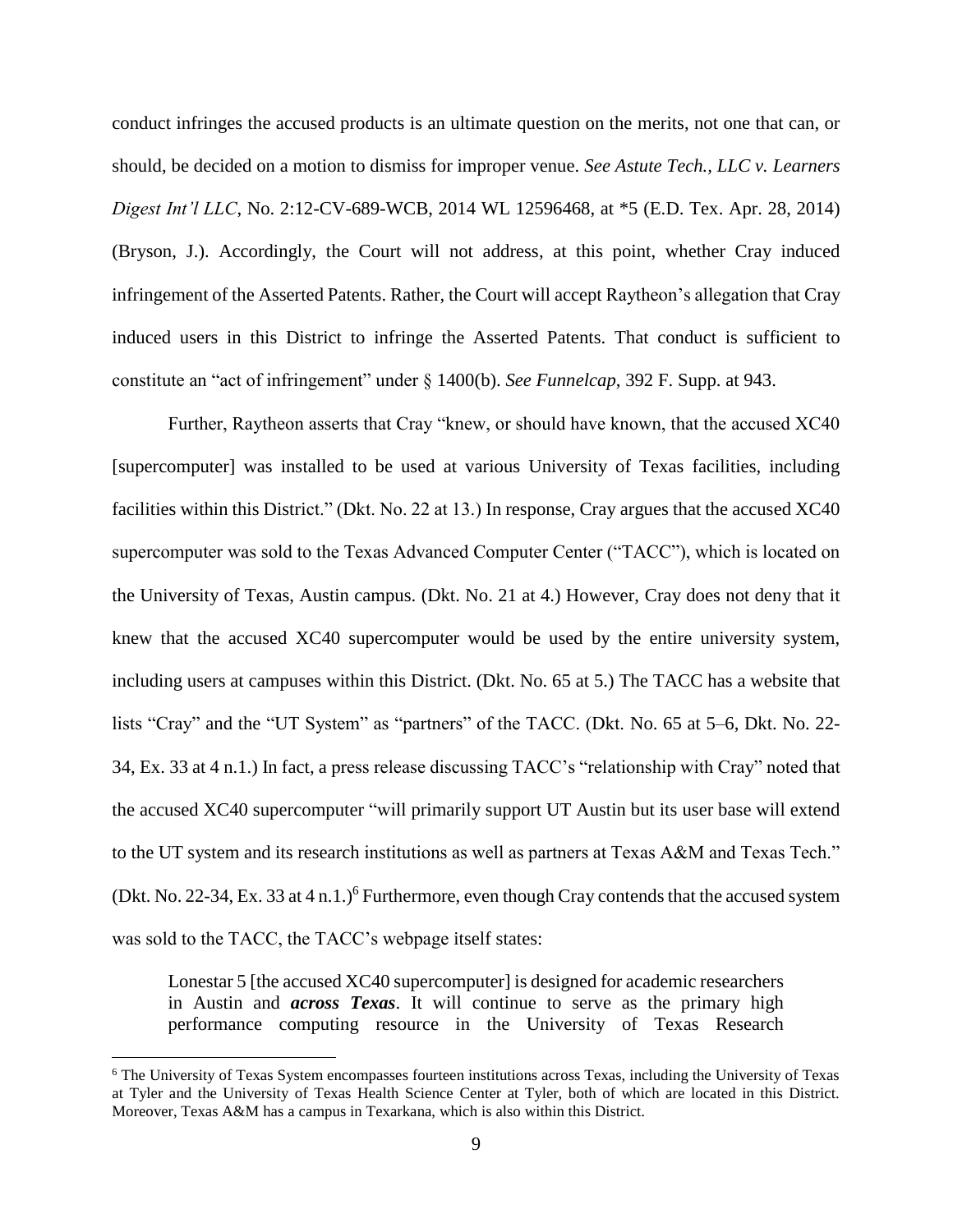Cyberinfrastructure (UTRC) initiative, *sponsored by The University of Texas System*, as well as partner institutions Texas Tech and Texas A&M.

(Dkt. No. 22-34, Ex. 33 at 4 n.1) (emphases added). The evidence cited demonstrates that Cray's conduct and relationship with the University of Texas System, which includes established locations in this District, is sufficient to constitute an act of induced infringement within the District for purposes of venue.

> 2. Mr. Harless's offers to sell while residing in the Eastern District of Texas

Cray also asserts that Mr. Harless's "offers to sell" the accused products while working in this District are not acts of infringement because he did not make any offers to customers within this District. (Dkt. No. 256 at 10–11.) However, Cray's "offers to sell" are not limited to the location of where an HPC product might ultimately be installed—especially where the buyer is a university system comprised of multiple locations and intends all parts of the system to use and enjoy the product or service purchased.

In *W.S. Tyler Co. v. Ludlow-Saylor Wire Co.*, 236 U.S. 723 (1915), the Supreme Court held that a sale, solicited in New York but "consummated" in St. Louis, "did not constitute an infringement . . . within the [Southern District of New York] where suit was brought." 236 U.S. at 724. However, long after *Tyler* was decided, Congress broadened acts of infringement to include "offers to sell . . . any patented invention." 35 U.S.C. § 271(a); *Rotec Indus., Inc. v. Mitsubishi Corp.*, 215 F.3d 1246, 1251 (Fed. Cir. 2000). While *Tyler* remains applicable law, the *Tyler* Court's holding does not address or extend to the "offer to sell" context.

The Federal Circuit's only guidance regarding the location of an offer to sell has been in the context of determining whether an offer to sell occurred *within the United States*. *See, e.g., Transocean Offshore Deepwater Drilling, Inc. v. Maersk Contractors USA, Inc.*, 617 F.3d 1296, 1309 (Fed. Cir. 2010). In *Transocean*, the Circuit was presented with the question of whether sales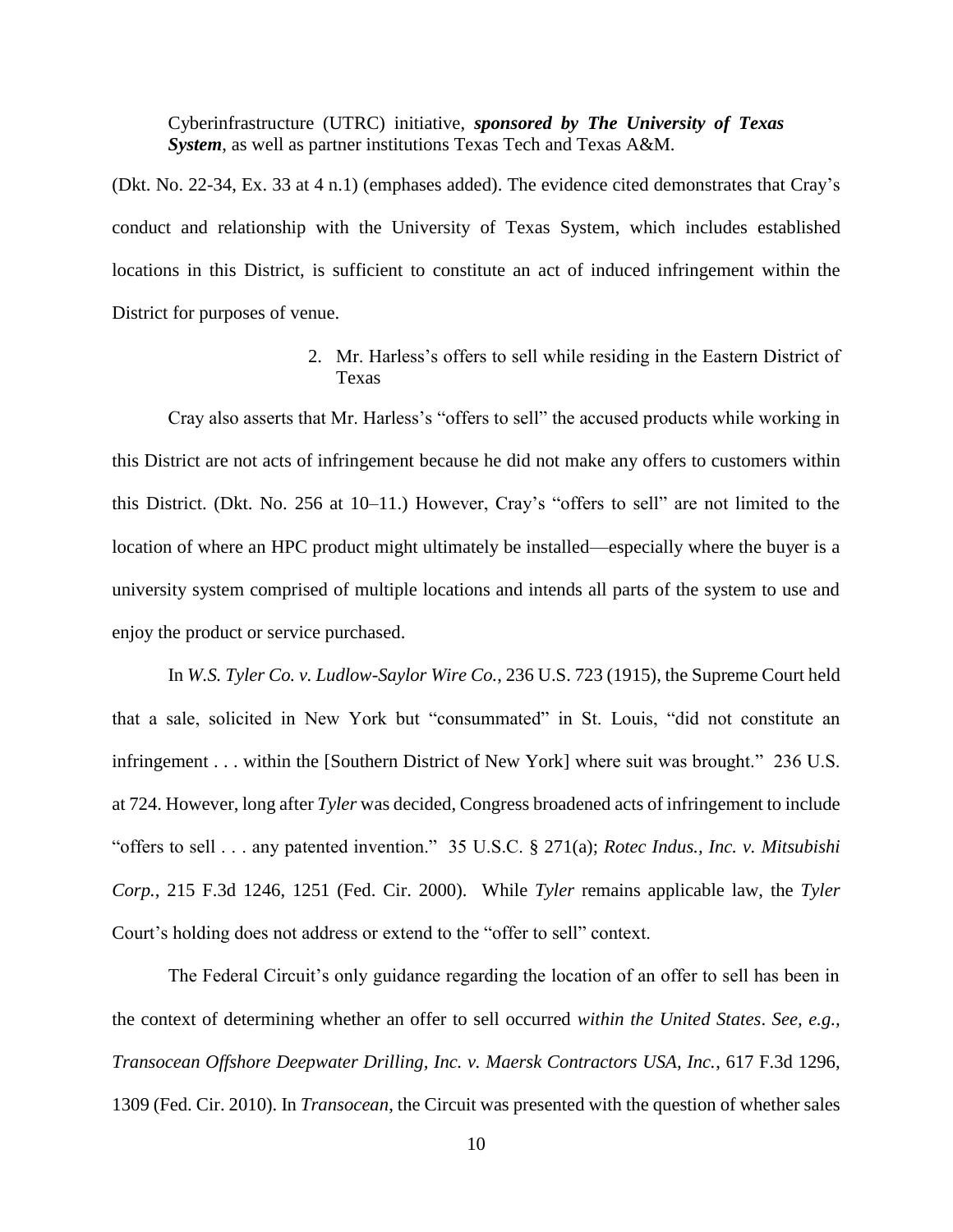from a foreign country to the United States were sales "within the United States." *Id.* at 1308. The Court emphasized the presumption against extraterritoriality and held that "[t]he focus should not be on the location of the offer, but rather the location of the future sale that would occur pursuant to the offer." *Id.* at 1309. *See also Halo Elecs., Inc. v. Pulse Elecs., Inc.*, 831 F.3d 1369, 1378 (Fed. Cir. 2016). These cases were decided squarely within the context of foreign sales, so they offer incomplete guidance regarding purely domestic sales, where the presumption against extraterritoriality is inapplicable. *See id.* ("We are mindful of the presumption against extraterritoriality."). In this case, the alleged "offers to sell" are between domestic entities, and accordingly, the presumption against extraterritoriality does not apply. (Dkt. No. 265, Ex. F.)

Instead, this Court recognizes that an offer to sell, like a sale, has both a physical and a conceptual dimension, and accordingly, an offer to sell may occur at the location of the buyer, the seller, or "points along the shipment route in between." *North American Philips Corp. v. American Vending Sales, Inc.*, 35 F.3d 1576, 1579 (Fed. Cir. 1994) ("The difficulty in answering this question is that unlike the 'making' and the 'using' of an infringing article, which as purely physical occurrences are relatively straightforward to place, the 'selling' of an infringing article has both a physical and a conceptual dimension to it."). *See also Halo*, 831 F.3d at 1377 ("[U]nder *North American Philips*, a sale may occur at multiple locations, including the location of the buyer, for purposes of personal jurisdiction.").

Mr. Harless has made multiple "offers to sell" within the Eastern District of Texas while working for Cray. (Dkt. No. 265 at 4.) Mr. Harless has been identified as the account manager for at least twenty-one separate sales of the accused products to nine different customers. (Dkt. No. 265, Springfield Decl. ¶¶ 8–9.) The revenue for the accused sales attributed to Mr. Harless while he was working in and from this District exceeds \$345 million. *Id.* Cray argues that Mr. Harless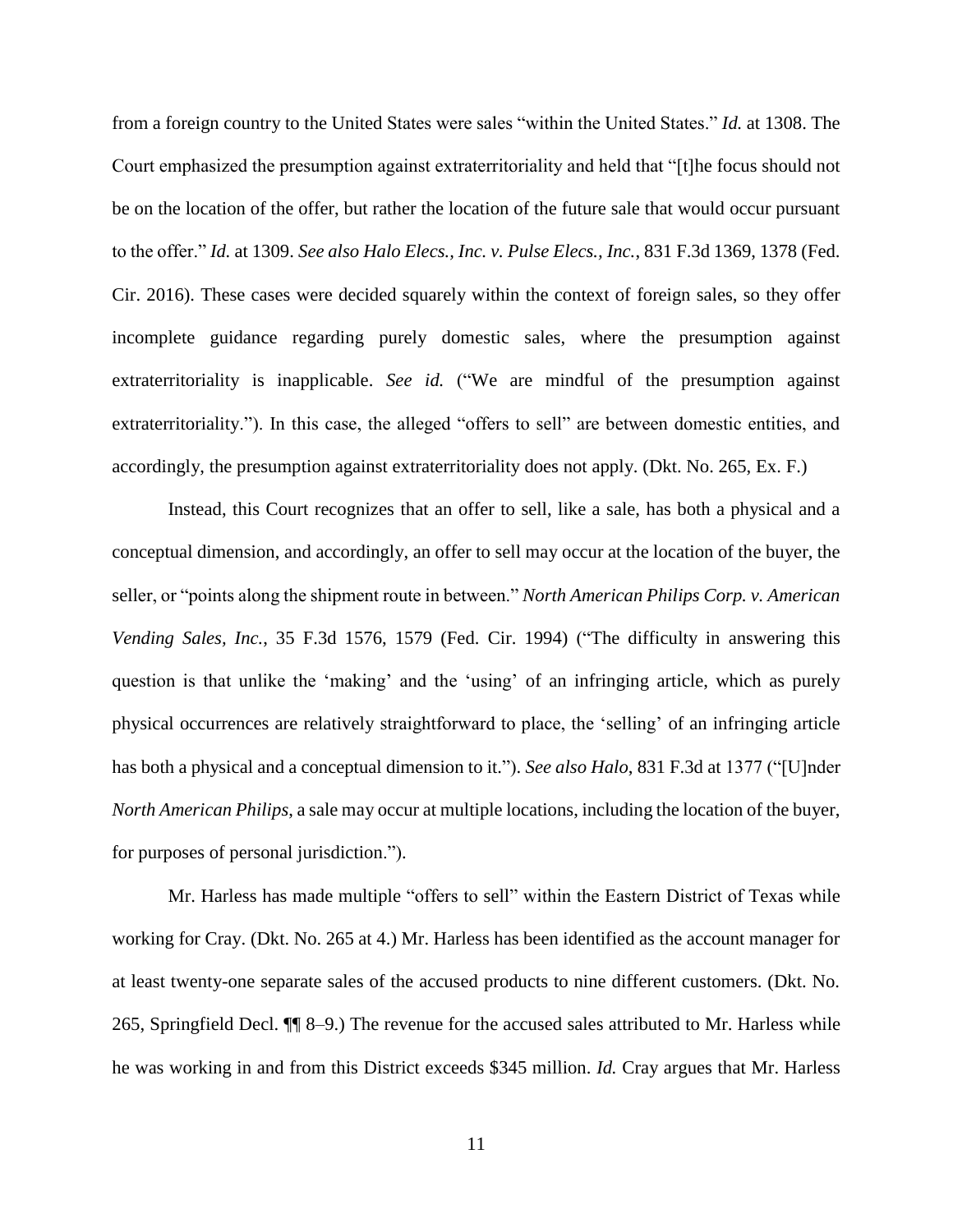could not have offered to sell these products from his home because "each Cray sale is vetted by multiple technical teams at Cray before an offer for sale is made," and all of Cray's offers "originate from Cray's corporate office in Minnesota." (Dkt. No. 256 at 8; Dkt. No. 256, Morreale Decl. ¶¶ 3–5.) However, Mr. Harless's price quotations to his customers include the date of the quotation, the expiration date for the quotation, a description of the product sold, the quoted price, the account executive of the sale, and a section that indicates who prepared the quotation. (Dkt. No. 265, Ex. E.) Mr. Harless is listed as the account executive of the potential customer and the representative who prepared the quotation. *Id.* In addition, Mr. Harless's "903" office telephone number and his email are listed in the "Quotation prepared by" section of the quotation. *Id.* Mr. Harless, on behalf of Cray, communicated a manifestation of willingness to enter into a bargain through the price quotations he sent to potential customers. *See MEMC Elec. Materials, Inc. v. Mitsubishi Materials Silicon Corp.*, 420 F.3d 1369, 1376 (Fed. Cir. 2005) (holding that an "offer to sell" occurs when one "communicate[s] a manifestation of willingness to enter into a bargain, so as made as to justify another person in understanding that his assent to that bargain is invited and will conclude it"). Mr. Harless's price quotations are "offers to sell" on behalf of Cray. *See 3D Sys., Inc. v. Aarotech Labs., Inc.*, 160 F.3d 1373, 1379 (Fed. Cir. 1998) ("As a matter of federal statutory construction, the price quotation letters can be regarded as 'offer[s] to sell' under  $\S 271$ based on the substance conveyed in the letters, *i.e.*, a description of the allegedly infringing merchandise and the price at which it can be purchased.").

Accordingly, because Raytheon alleges Mr. Harless made offers to sell within the Eastern District of Texas while he was working for Cray, Mr. Harless's offers to sell are considered acts of infringement. It goes without saying that Mr. Harless profited by his sales, as to his reputation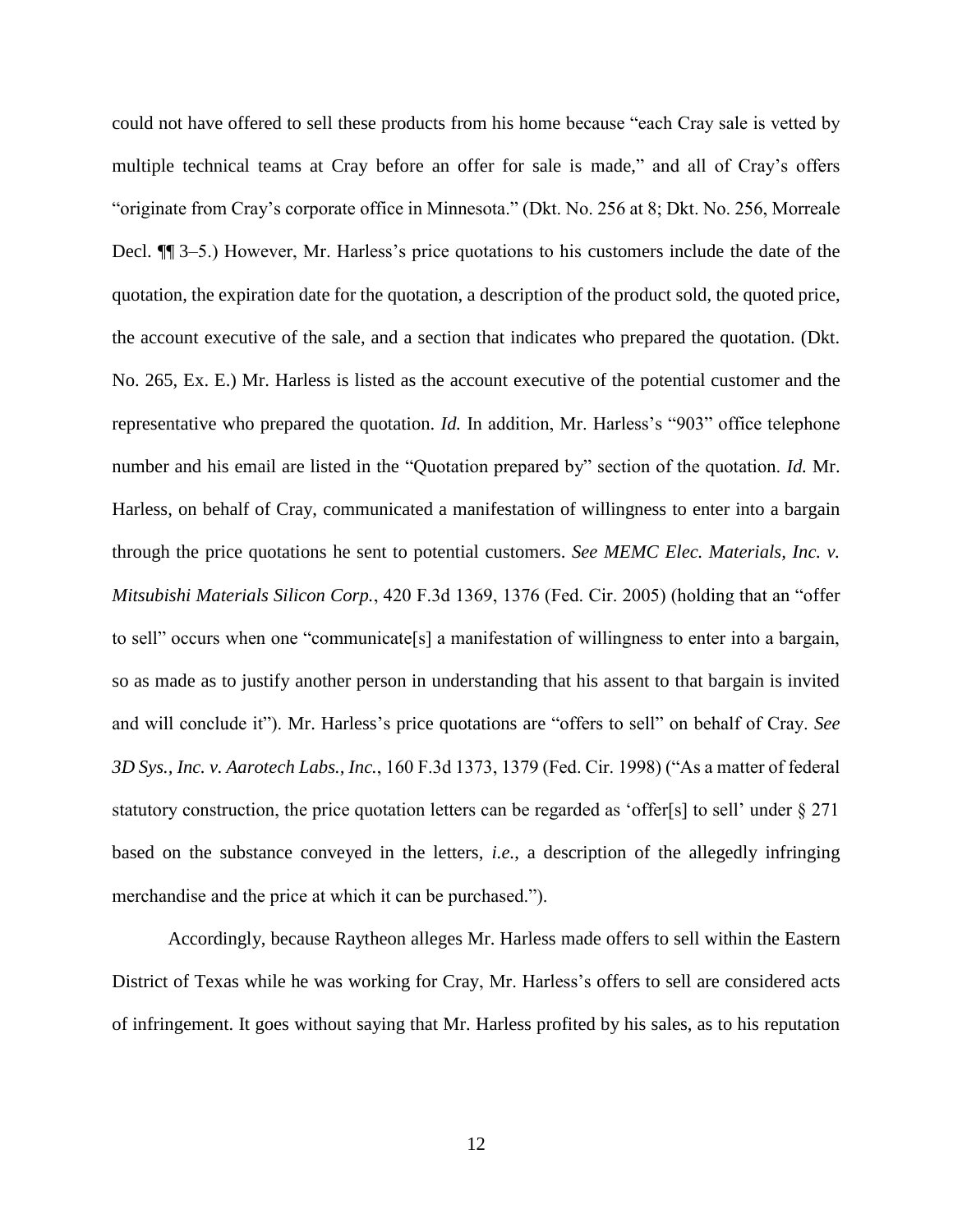within the ranks of Cray's employees and the furtherance of his career. He would surely dispute that these were sales from Minnesota and not his own.

*Tyler* also leaves unanswered whether the patent venue statute requires a defendant's "acts of infringement" to be related to the defendant's regular and established place of business. The Federal Circuit has also never addressed this question. Some courts, before 1982, held that there must be some "reasonable or significant relationship between the accused item and any regular and established place of business of the accused in the judicial district." *See Scaramucci v. FMC Corp.*, 258 F. Supp. 598, 602 (W.D. Okla. 1966); *Jeffrey Galion, Inc. v. Joy Mfg. Co.*, 323 F. Supp. 261, 266–67 (N.D. W. Va. 1971). Other courts, however, have reached the opposite conclusion, holding that "the regular and established place of business need not be the business connected with the alleged patent infringement." *Ferguson v. Ford Motor Co.*, 77 F. Supp. 425, 436 (S.D.N.Y. 1948). As one court explained:

Nothing in the language of Section 1400(b) justifies the conclusion that a defendant's place of business in the district must have some connection with the accused device. The statute requires only that the defendant have committed acts of infringement in the district and have a regular and established place of business there; there is no requirement that the two factors be related.

*Am. Can Co. v. Crown Cork & Seal Co.*, 433 F. Supp. 333, 336 (E.D. Wis. 1977) (quoting *Bourns, Inc. v. Allen-Bradley Co.*, 173 U.S.P.Q. 567, 568 (N.D. Ill. 1971)). *See also Chadeloid Chem. Co. v. Chicago Wood Finishing Co.*, 180 F. 770, 771 (C.C.S.D.N.Y. 1910) (Hand, J.) ("Even if they committed no act of infringement there, it would still be a place of business within the act, which clearly differentiates between the two.").

The Fifth Circuit addressed this issue in *Gaddis v. Calgon Corp.*, 449 F.2d 1318 (5th Cir. 1971), concluding that such a connection was unnecessary and that it was error to "require[e] a showing that the particular *division* [of the business] charged with the infringements had a regular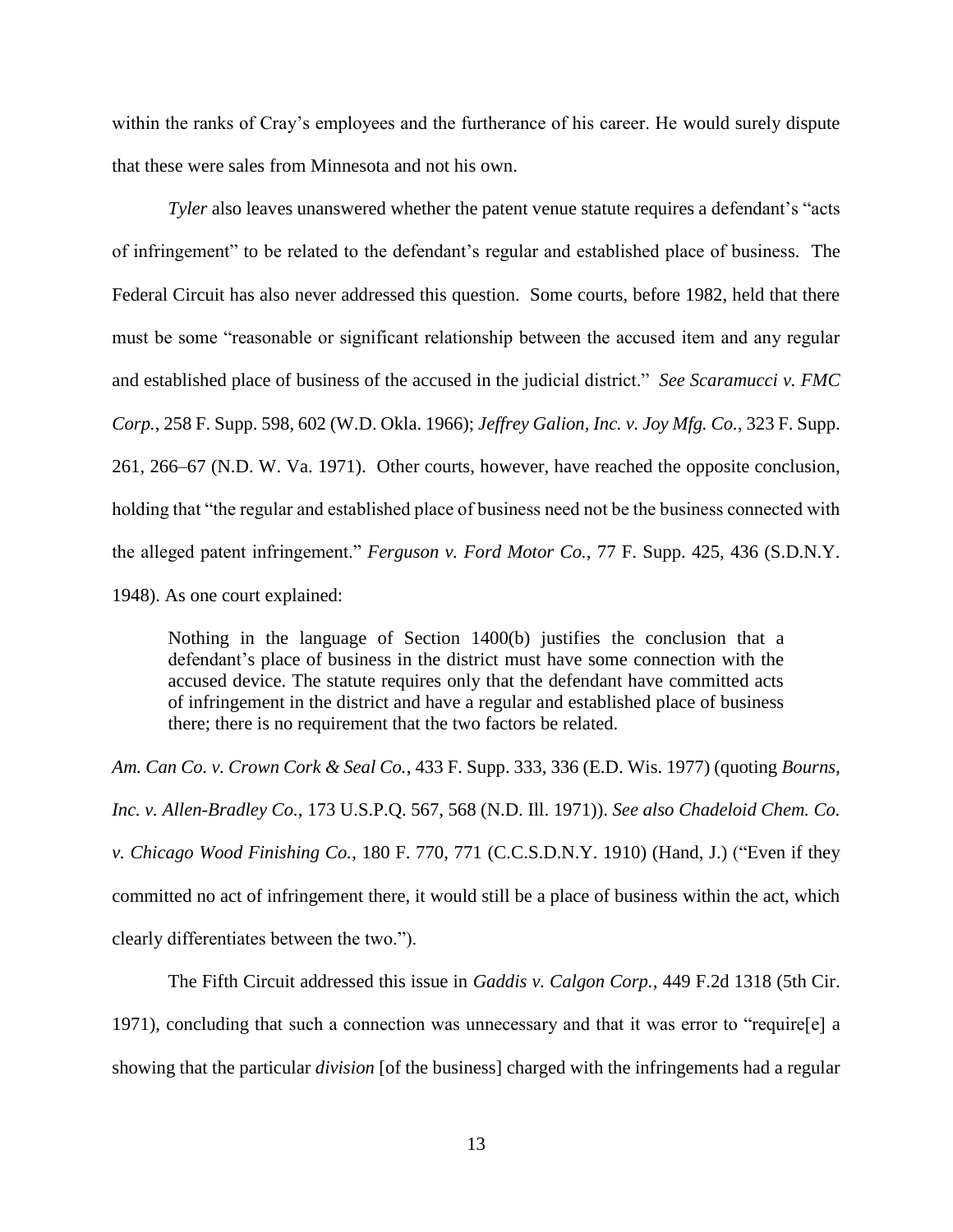and established place of business present in the District." 449 F.2d at 1320. The Fifth Circuit instead held that the totality of the circumstances together "add[ed] up to enough to establish venue." *Id.* at 1320. While this Court considers it proper to follow the courts that have held that the statute creates no relationship between the act of infringement and the regular and established place of business, the Parties in this case do not dispute whether Mr. Harless's offers to sell are related to Cray's regular and established place of business in the Eastern District of Texas. Accordingly, the Court declines to act on this question at this time.

## *ii. Regular and Established Place of Business*

Section 1400(b) also does not define what constitutes "a regular and established place of business." Moreover, in light of *VE Holding Corp. v. Johnson Gas Appliance Co.*, 917 F.2d 1574 (Fed. Cir. 1990), *abrogated by TC Heartland*, No. 16-341, 2017 WL 2216934, which minimized reliance on the "regular and established place of business" prong, there is little in the way of case law developing a definition.<sup>7</sup> Before *VE Holding*, most courts had developed competing and conflicting interpretations of § 1400(b). *See Lace v. Lace*, No. 89 C 0414, 1989 WL 103364, at \*2 (N.D. Ill. 1989) ("We can discern nothing even remotely approximating a uniform approach in the case law to the problem of ... [what] constitute[s] a 'regular and established place of business . . . .'"); *Johnston v. IVAC Corp.*, 681 F. Supp. 959, 962 (D. Mass. 1987) ("A greater uniformity of interpretation is expected to appear now that the Federal Circuit Court of Appeals  $\lbrack \text{exists} \rbrack \ldots$ ").

<sup>7</sup> *See, e.g., In the Matter of Mahurkar Double Lumen Hemodialysis Catheter Patent Litig.*, 750 F. Supp. 330, 333 (N.D. Ill. 1990) ("I need not decide this difficult question [of whether a defendant has an established place of business in the district], because [*VE Holding*] holds that for purposes of § 1400(b) 'the judicial district where the defendant resides' includes every place in which a corporation 'is subject to personal jurisdiction at the time the action is commenced.'"); *VE Holding*, 917 F.2d at 1580 n.17 ("It can be argued that by reading § 1391(c) into § 1400(b), the second test under § 1400(b) becomes superfluous and thus meaningless.").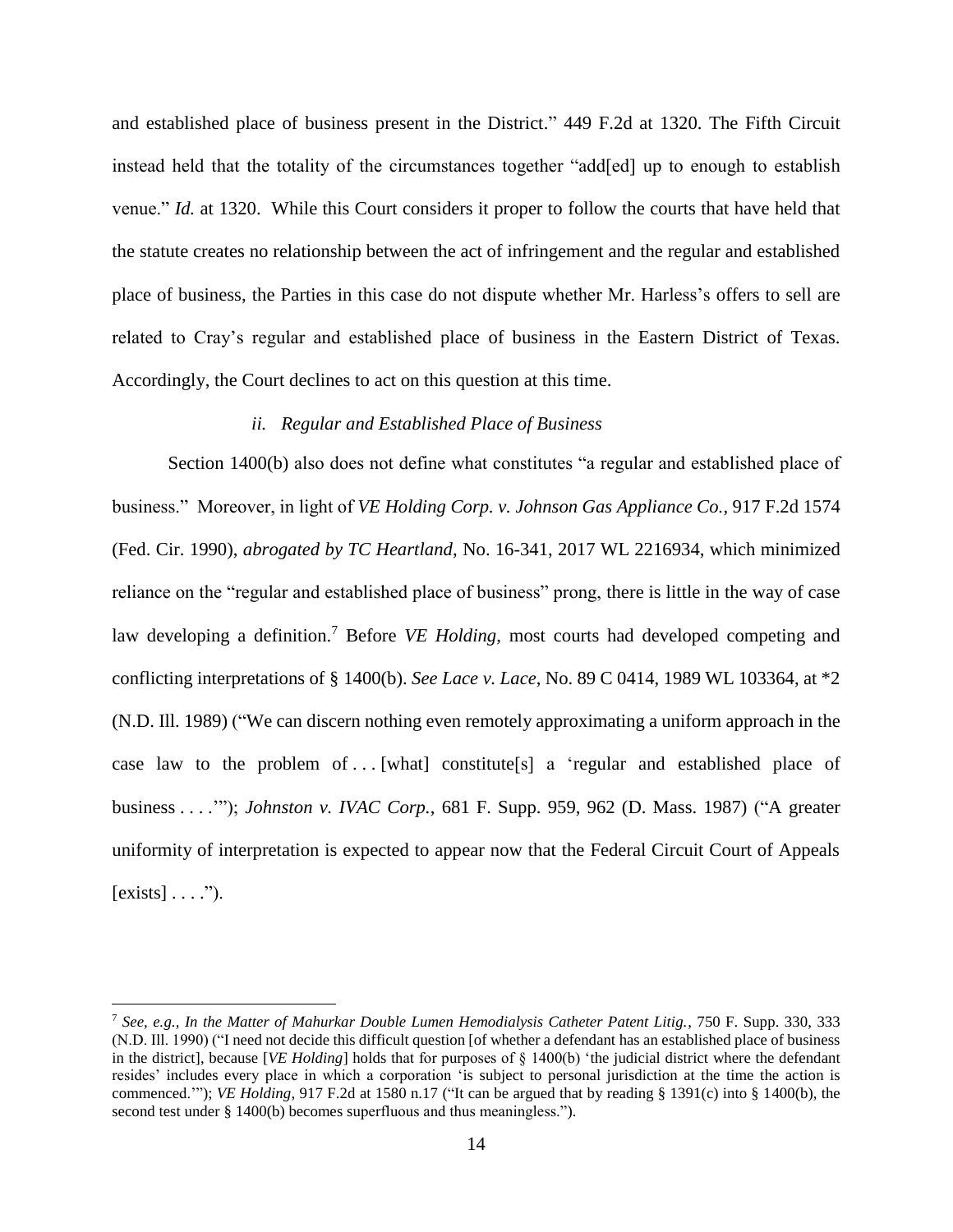One line of cases held, or at least suggested, that an established *place* of business required a *physical* presence in the district. *See, e.g., Holub Indus., Inc. v. Wyche*, 290 F.2d 852, 854 (4th Cir. 1961); *Gen. Radio Co. v. Superior Elec. Co.*, 293 F.2d 949, 951 (1st Cir. 1961); *Phillips v. Baker*, 121 F.2d 752, 756 (9th Cir. 1941); *Warner-Lambert Co. v. C.B. Fleet Co.*, 583 F. Supp. 519, 522 (D.N.J. 1984) (discussing this line of cases); *Coleco Indus., Inc. v. Kransco Mfg., Inc.*, 247 F. Supp. 571, 574 (S.D.N.Y. 1965). Some courts also required this physical presence to be land the defendant owned, leased, or controlled. *Johnston*, 681 F. Supp. at 962. Others required the physical presence to be a "substantial part" of a defendant's business. *Compare Mastantuono v. Jacobsen Manufacturing Co.*, 184 F. Supp. 178 (S.D.N.Y.1960), *with Coleco*, 247 F. Supp. at 575.

Another line of cases found venue proper even where the defendant lacked a physical presence in the district. *See, e.g., Brunswick Corp. v. Suzuki Motor Co.*, 575 F. Supp. 1412, 1424 (E.D. Wis. 1983) ("This court does not lack venue over U.S. Suzuki simply because it rents no real estate in Wisconsin."); *Instrumentation Specialties Co. v. Waters Assocs., Inc.*, No. 76 C 4340, 1977 WL 22810, at \*6 (N.D. Ill. Oct. 12, 1977) (emphasis on physical presence "invite[s] gamesmanship to avoid venue"). These cases often focused on whether a defendant's employee, operating out of his or her home, could constitute a "regular and established place of business." *See, e.g., Shelter-Lite, Inc. v. Reeves Bros.*, 356 F. Supp. 189, 195 (N.D. Ohio 1973) ("[A]n unyielding rule that a regular and established place of business cannot arise by virtue of a salesman operating out of his residence is at odds with the practicalities and necessities of the business community."). The Federal Circuit resolved these competing authorities in *In re Cordis Corp.*, 769 F.2d 733 (Fed. Cir. 1985).<sup>8</sup>

<sup>&</sup>lt;sup>8</sup> Since 1985, the Federal Circuit has not otherwise directly addressed this question. Since then, the realities of American commerce have evolved and changed dramatically.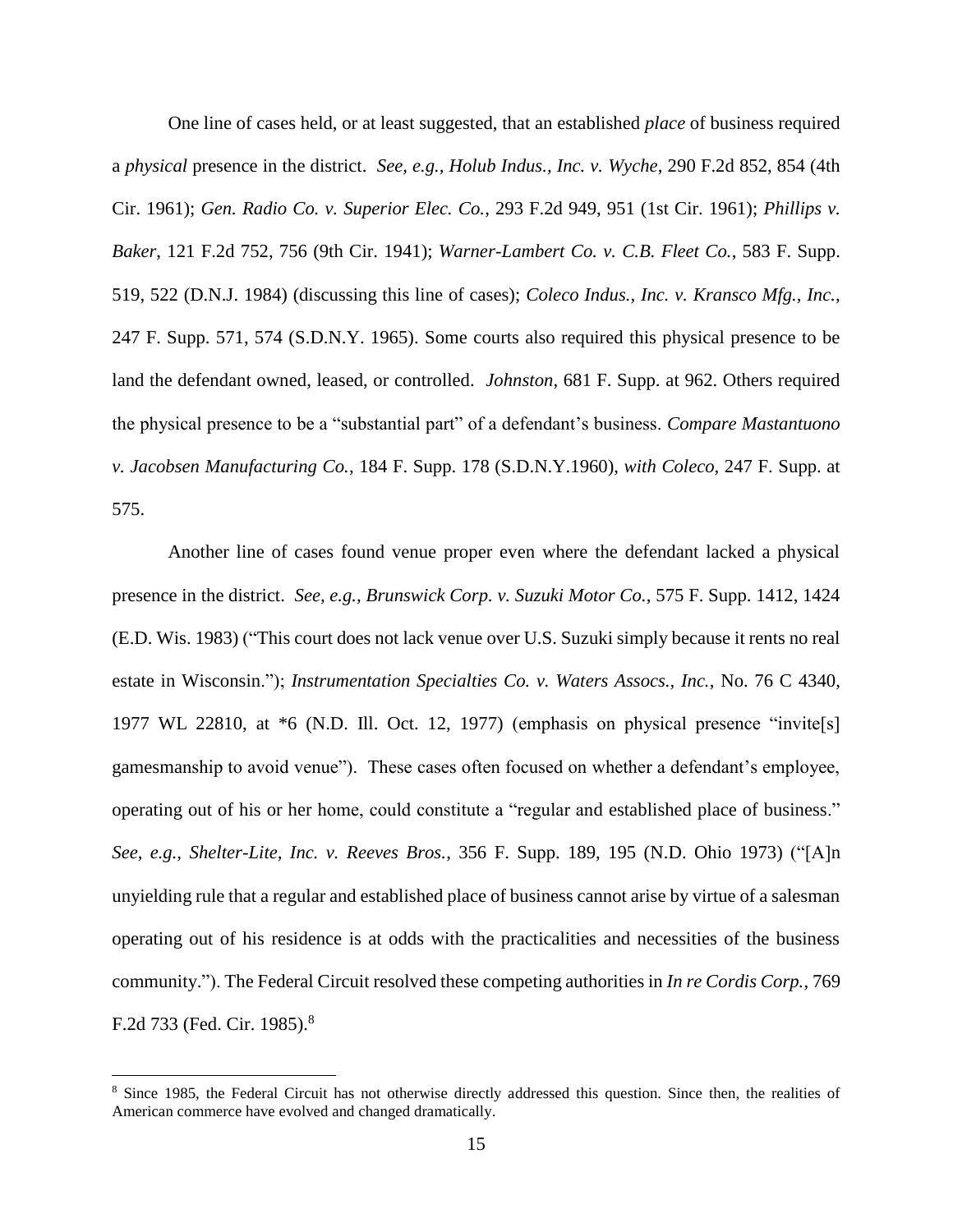## 1. Venue is proper under *In re Cordis*

In *Cordis*, a Minnesota corporation sued a Florida corporation for patent infringement relating to the sale of implantable heart pacemakers. *Id.* at 734. Cordis, the defendant, filed a motion to dismiss pursuant to Federal Rule of Civil Procedure 12(b)(3), alleging that it did not have a "regular and established place of business" in Minnesota. *Id.* The defendant employed two full-time sales representatives, each based in Minnesota. *Id.* at 735. Both employees were paid a salary plus commission and worked exclusively for the defendant, which supplied them with a company owned car. *Id.* In addition, the defendant engaged a Minnesota secretarial service to receive messages, provide typing services, mail Cordis literature, and receive shipments of Cordis sales literature. *Id.* The representatives' business cards listed the telephone number of the Minnesota secretarial service, and phone calls to the number were answered "Cordis Corporation." *Id.* Furthermore, the two employees stored Cordis literature, documents, and products in their home offices. *Id.* Although Cordis was not registered to do business in Minnesota and did not own or lease property in the state, the accused products could be ordered directly from the Florida office or through a Minnesota sales representative. *Id.* In addition to sales, the two Cordis representatives also acted as technical consultants and were present in the operating room during a significant number of surgical implantations, provided post-implantation consultations, and gave presentations regarding technological developments. *Id.*

Based on these facts, the Federal Circuit denied Cordis's petition for a writ of mandamus. *Id.* at 734. It ultimately concluded that "the appropriate inquiry is whether the corporate defendant does its business in that district through a permanent and continuous presence there and not . . . whether it has a fixed physical presence in the sense of a formal office or store." *Cordis*, 769 F.2d at 737.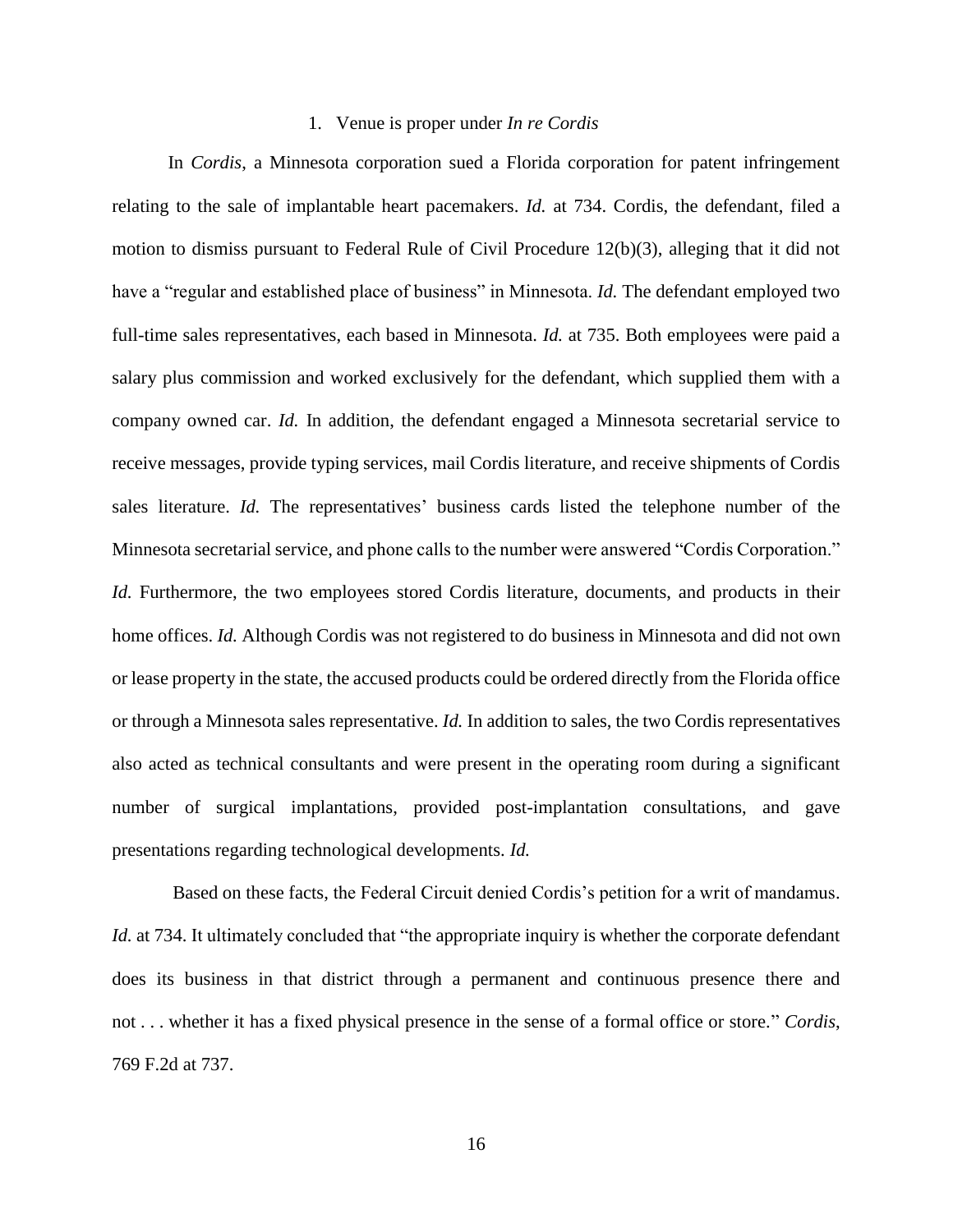The facts in the present case closely parallel the facts in *Cordis.* At the time this case was filed, Mr. Harless worked exclusively for Cray as a sales executive in this District. (Dkt. No. 22- 36, Ex. 35). *Cf. Tyler*, 236 U.S. at 725 (finding that there was no regular and established place of business where the representative was also employed by another corporation which paid for the lease from which he maintained an office as representative of both corporations). Mr. Harless had been working full-time for Cray from within the Eastern District of Texas for over seven years. (Dkt. No. 22 at 7–8.) Cray paid Mr. Harless a salary and maintained Mr. Harless's compensation plan online through its human resources department, which outlined his territory and assignments. (Dkt. No. 256, Hoelzeman Decl. ¶¶ 4–5; Dkt. No. 265, Ex. G at 158:11–159:22.) In fact, a Cray presentation titled "Mid Years Sales Planning" illustrates a map of Cray's "Americas Sales Territories," which identifies Athens, Texas, and lists Mr. Harless as a "Named Account Manager" at that location. (Dkt. No. 265, Stringfield Decl. ¶¶ 4–5.)

Although Cray did not supply Mr. Harless with a company owned car, Mr. Harless received reimbursement for his cell phone used for business purposes, internet fees, and mileage or other costs for business travel. (Dkt. No. 265 at 6; Dkt. No. 256, Hoelzeman Decl. ¶¶ 4–5.) Cray provided Mr. Harless with "administrative support" from Cray's Minnesota office such that Mr. Harless could continue working from his office in the Eastern District of Texas. (Dkt. No. 256, Hoelzeman Decl. ¶ 5.) Under this arrangement, Mr. Harless contacted and sold products to customers using an "office" telephone number with an Eastern District of Texas area code. (Dkt. No. 265 at 4; Dkt. No. 265, Springfield Decl. ¶¶ 6–7.) Invoices to Mr. Harless's customers included his name and his telephone number. *Id.*; (Dkt. No. 265, Ex. E.) In addition, Mr. Harless included his Eastern District of Texas office number in a sales proposal to one of Cray's prospective customers. (Dkt. No. 265, Ex. D.)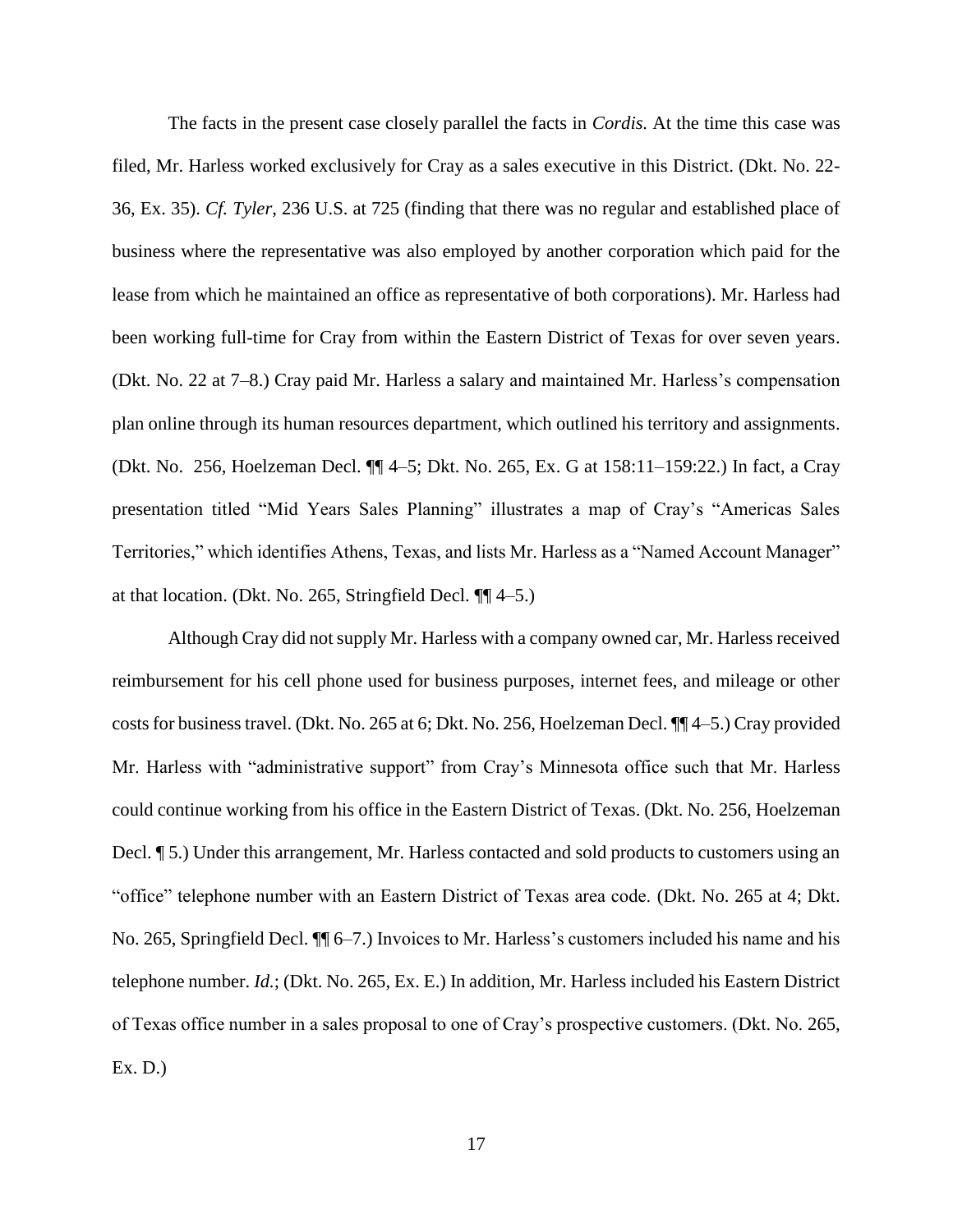While Mr. Harless did not have samples or products stored at his home, Cray admits that Mr. Harless could not do so because "the accused systems take up entire rooms and weigh thousands of pounds." (Dkt. No. 256 at 8.) *See Brunswick Corp. v. Suzuki Motor Co.*, 575 F. Supp. 1412, 1424 (E.D. Wis. 1983) (finding that venue was proper where the defendant's employees "essentially work[ed] out of their homes" and where "the size and bulk of the product [was] such that it [was] economically unsound for the defendant to maintain fixed office space or warehouse facilities"). Instead, salespeople, including Mr. Harless, have access to online sales brochures that they can distribute to prospective customers. (Dkt. No. 265, Ex. G at 167:15–17.) Cray employees are directed to provide the brochures to "customers who are interested or prospects who are interested." (*Id.* at 167:8–17.)

Furthermore, like the representatives in *Cordis*, Mr. Harless's activities within the Eastern District of Texas were not limited to sales. Mr. Harless was responsible for new account development in the Central U.S. and key account management in the financial, biomedical, and petroleum industries. (Dkt. No. 22 at 7–8.) These facts distinguish this case from *Tyler*, where the representative was also employed by another corporation, had his wages apportioned between the two companies, and had authority only "to solicit orders and forward them when received to the home office for execution." *Tyler*, 236 U.S. at 725; (Dkt. No. 274 at 4.) Cray's oversimplified conclusion that *Tyler* "precludes a finding that a remote employee with a private residence meets the [regular and established place of business] standard" contravenes the Federal Circuit's holding in *Cordis*. (Dkt. No. 274 at 4.) *See Cordis*, 769 F.2d at 737.

The activities performed by Cray in this Court's view are factually similar to the activities performed by the representatives in *Cordis* and therefore are sufficient to meet the "regular and established place of business" requirement of § 1400(b).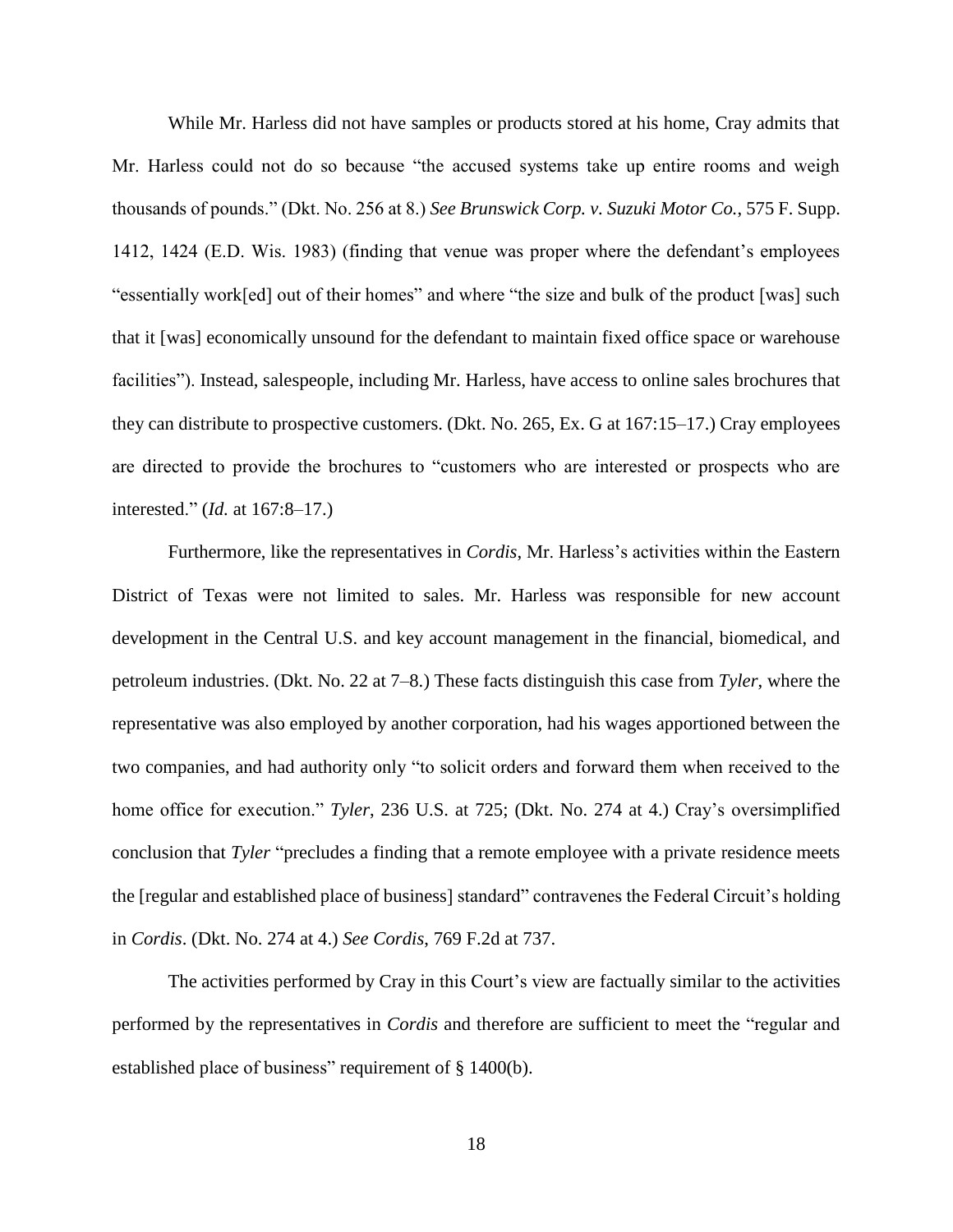# 2. Factors pertaining to regular and established place of business in the modern era

Since the Supreme Court's decision in *TC Heartland*, this Court has received a number of motions to dismiss or transfer based on improper venue. It is evident from these motions, and their subsequent briefing, that there is uncertainty among the litigants regarding the scope of the phrase "regular and established place of business." As a result, litigants have cited numerous cases, each of which seems to employ a different analysis as to whether a regular and established place of business exists in a particular case. The Court has also received a number of requests for venue related discovery. Litigants have further expressed uncertainty regarding the appropriate scope of such venue discovery.

For the benefit of such litigants and their counsel, the Court has conducted a thorough analysis of the existing case law regarding regular and established place of business. Courts before and after *Cordis* relied on a variety of detailed factual inquiries to determine whether a defendant has a regular and established place of business in a particular district. After reviewing the "jumbled" and "irreconcilable" case law, one frustrated court noted: "We can discern nothing even remotely approximating a uniform approach in the case law to the problem of whether the activities of an employee (or employees) operating out of a home office constitute a 'regular and established place of business' . . . Nor can we discern any clear trend in the law over time or in the wake of *Cordis*." *Lace v. Lace*, No. 89 C 0414, 1989 WL 103364, at \*2 (N.D. Ill. Aug. 28, 1989).

What should be a relatively simple inquiry often evolved into an exploratory examination of a defendant's behavior. *See, e.g.*, *Hemstreet v. Caere Corp.*, No. 90 C 377, 1990 WL 77920, at \*2 (N.D. Ill. June 6, 1990) (identifying over a dozen factors considered by courts). For example, some courts (prompted by the parties, no doubt) would delve into minute details such as whether an employee took a tax deduction on her personal income tax return for using her home as a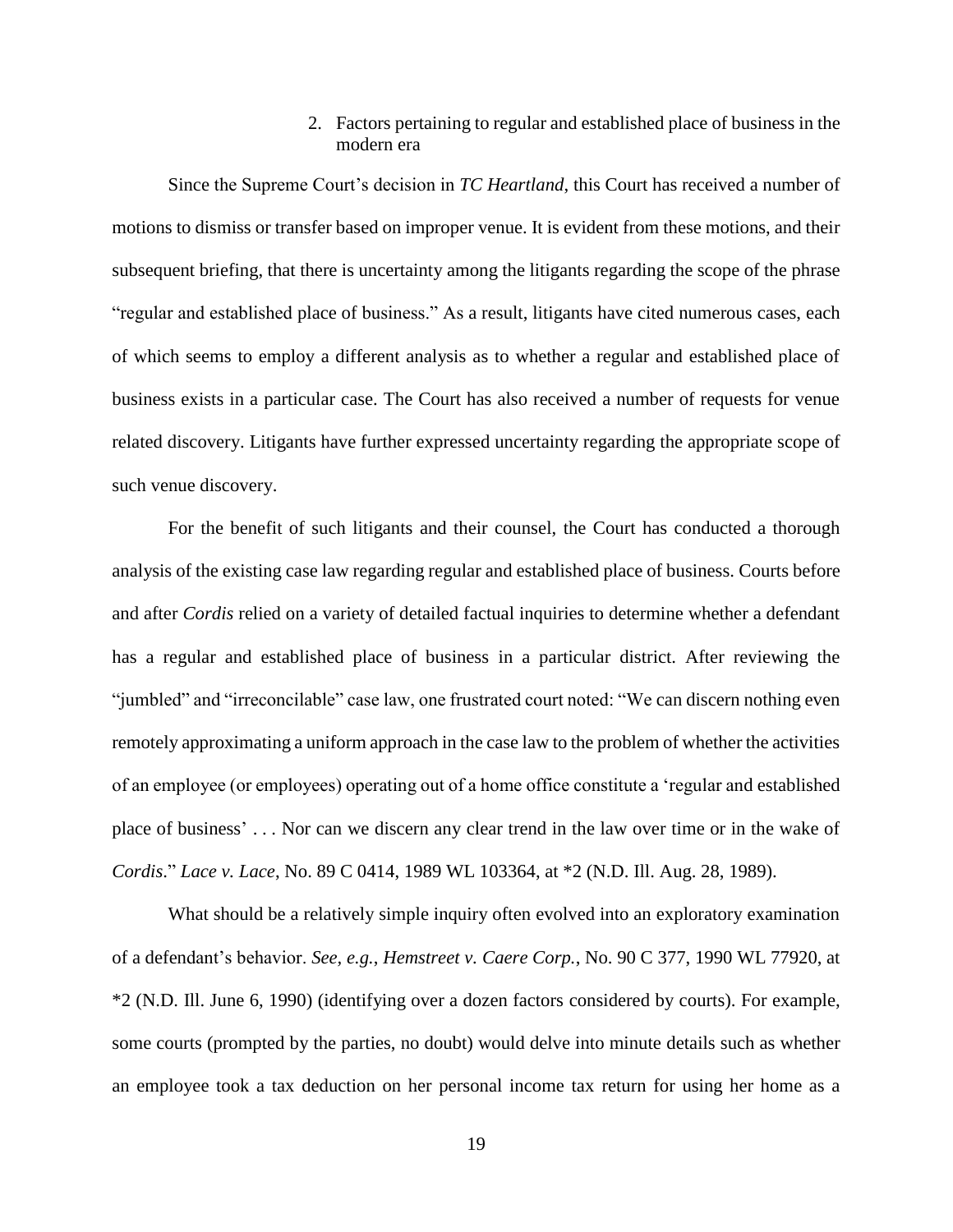business office. *See, e.g.*, *Herbert v. Diagnostic Prod. Corp.*, No. 85 CIV. 0856, 1986 WL 6781, at \*2 (S.D.N.Y. June 10, 1986). This Court finds such factual minutia inappropriate. Such encourages both gamesmanship, as well as excessive and costly venue discovery. This ultimately amounts to a distraction from the merits of the case. As the Supreme Court's recent admonition in *Hertz Corp. v. Friend* makes clear, administration of a threshold statute such as a venue statute should remain "as simple as possible." 559 U.S. 77, 80 (2010).

In *Hertz*, the Supreme Court addressed the circuit courts' various interpretations of the phrase "principal place of business" within the meaning of the federal diversity jurisdiction statute, 28 U.S.C. § 1332(c)(1). *Id.* As with the various interpretations of regular and established place of business, the differing tests utilized by courts grew into a complex universe of disconnected data points applied differently between circuits, and even by courts within a single circuit. *See id.* at 90–92. In short, such a complicated inquiry was "at war with administrative simplicity." *Id.* at 92. Thus, the Court reviewed the tests and data points considered by the lower courts and developed an inquiry that was "relatively easier to apply" although "not a test that will, in all instances, automatically generate a result." *Id.* at 96. Though the Court recognized that there would still be "hard cases," such as cases involving telecommuting via the Internet, the Court emphasized that the narrowed inquiry would at least "point[] courts in a single direction." *Id.* at 95–96.

The Supreme Court's focus on administrative simplicity in *Hertz* is compelling in the venue context. Seeking to follow such a mandate, this Court now attempts to provide guideposts to point the venue analysis in a single coherent direction. The Court recognizes, however, that the precision attained in *Hertz* is not as easily attained in this context, especially given the ever-changing nature of today's businesses and commercial methods. Moreover, "[t]he forces and directions of the Internet are so new, so protean, and so far reaching that courts must be conscious that what they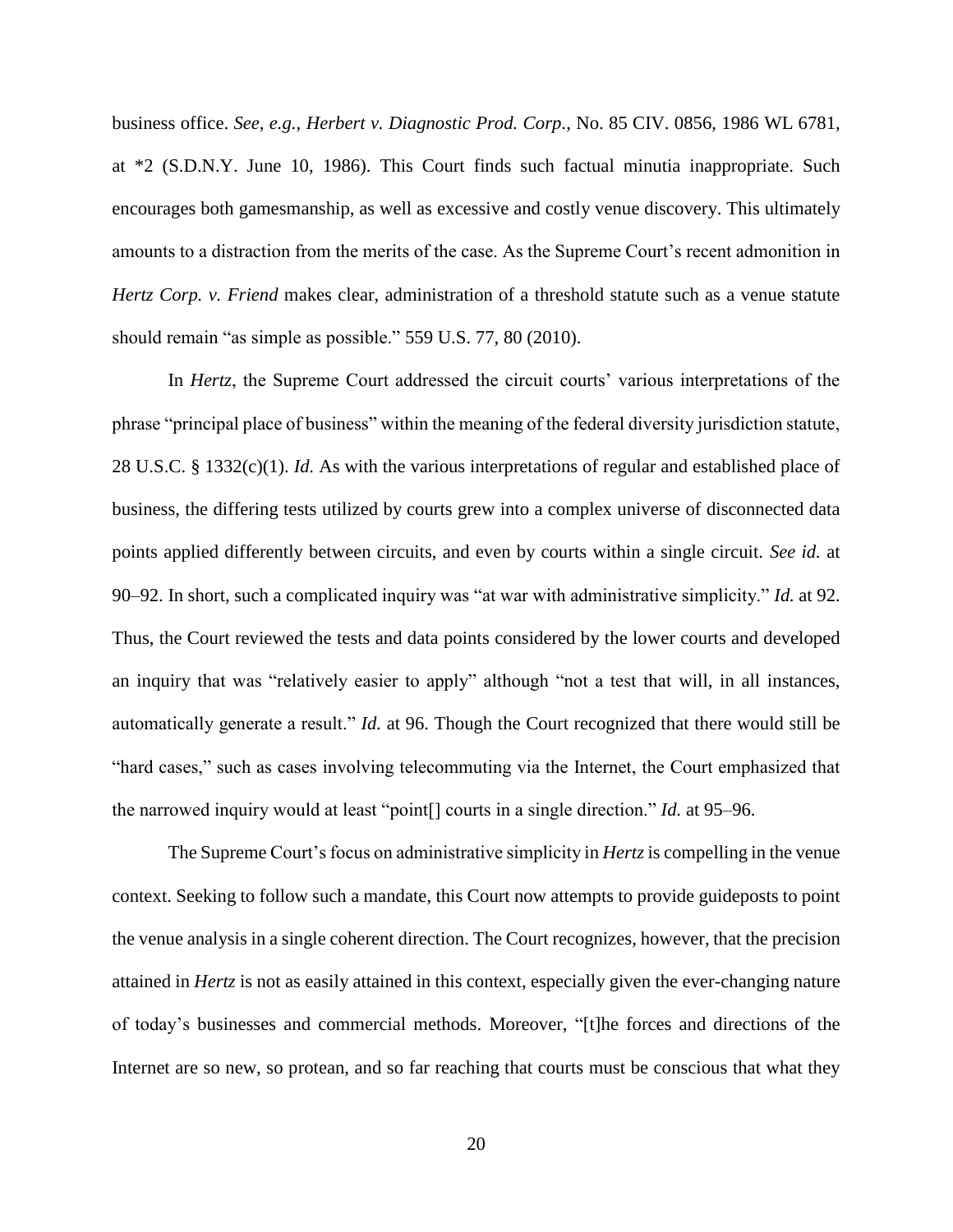say today might be obsolete tomorrow." *Packingham v. North Carolina*, No. 15-1194, 2017 WL 2621313, at \*5 (U.S. June 19, 2017). Understanding this reality, it remains important to focus on a tailored set of factors promoting administrative simplicity, but remaining flexible enough to encompass future developments in technology. While these factors are not intended to supplant the statutory language, the Court views these factors as "a framework for the factual inquiry needed to ascertain coverage under the statutory scheme." *See Hall v. Dep't of Treasury*, 264 F.3d 1050, 1056 (Fed. Cir. 2001).

This opinion also takes into account that since the Federal Circuit's 1985 decision in *Cordis*, technology continues to refashion the commercial world. Technology has revolutionized the way businesses operate and the way consumers interact with those businesses. Indeed, we are now "coming to the realization that the Cyber Age is a revolution of historic proportions." *Packingham v. North Carolina*, No. 15-1194, 2017 WL 2621313, at \*5 (U.S. June 19, 2017). This important shift has been recognized by many courts. There are countless examples where courts have interpreted the law in light of changing technology. *See id.* at \*5 ("While in the past there may have been difficulty in identifying the most important places (in a spatial sense) for the exchange of views, today the answer is clear. It is cyberspace . . . ."); *McGee v. Int'l Life Ins. Co.*, 355 U.S. 220, 223 (1957) ("[M]odern transportation and communication have made it much less burdensome for a party sued to defend himself in a State where he engages in economic activity."); *Zippo Mfg. Co. v. Zippo Dot Com, Inc.*, 952 F. Supp. 1119, 1124 (W.D. Pa. 1997) (suggesting an approach to analyzing the effect of a company's website on personal jurisdiction). Courts have also taken this practical approach when interpreting statutes. *See Alice Corp. Pty. Ltd. v. CLS Bank Int'l*, 134 S. Ct. 2347, 2354 (2014) (interpreting the abstract idea exception to the patentable subject matter statute in the context of computer-implemented methods); *In re Link\_A\_Media*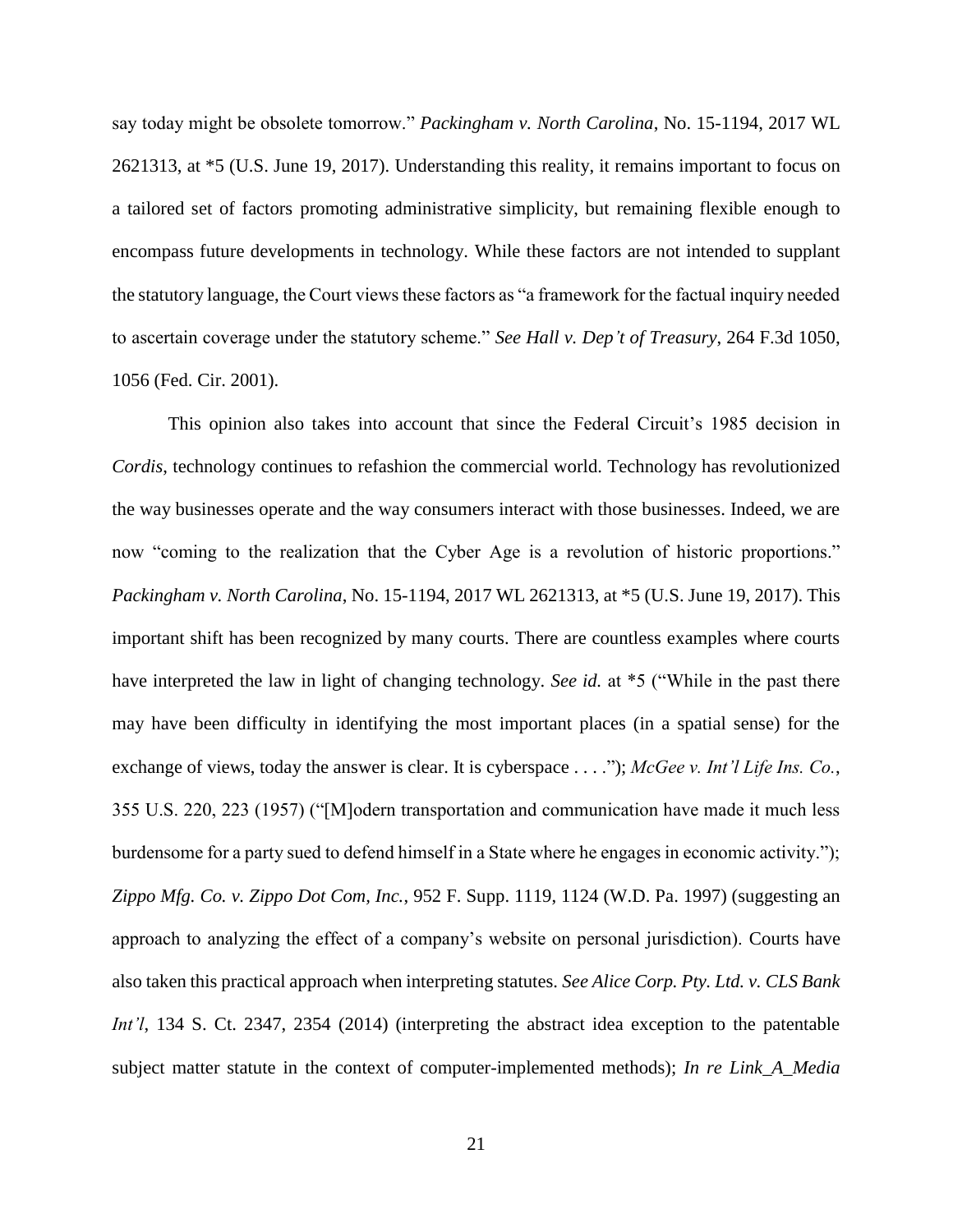*Devices Corp.*, 662 F.3d 1221, 1224 (Fed. Cir. 2011) (applying Third Circuit law and noting that "advances in technology may alter the weight" given to the factors used in the 28 U.S.C. § 1404 convenience analysis). Regardless of the area of law, a consistent theme among courts is that the technological advances that foster growth and advancement in today's business world cannot be ignored. With this theme in mind, the Court turns to the issue before it.

The following factors, gleaned from prior courts and adapted to apply in the modern era, serve two purposes. First, they focus the regular and established place of business analysis such that parties may address only the relevant facts of the case and avoid costly and far-flung venue discovery, wherever possible. Second, while promoting administrative simplicity, they nonetheless encompass the flexibility earlier courts found appropriate when interpreting the statutory text in light of diverse business structures and practices which evolve with advances in technology. In sum, these guideposts are intended to provide a tailored "totality of the circumstances" approach to venue, guided by the important goal of administrative simplicity.

#### *Factor One: Physical Presence*

First, the Court considers the extent to which a defendant has a physical presence in the district, including but not limited to property, inventory, infrastructure, or people. At the most basic level, a retail store, warehouse, or other facility in the district weighs strongly in favor of finding a regular and established place of business. However, as many courts have reasoned, including the Court in *Cordis*, the lack of a physical building in the district is not dispositive. *Cordis*, 769 F.2d at 737. *See also Instrumentation Specialties Co. v. Waters Assocs., Inc.*, No. 76 C 4340, 1977 WL 22810, at \*6 (N.D. Ill. Oct. 12, 1977) ("We find it hard to believe that 'a regular and established place of business' is to be read so narrowly as to require some fixed physical location which can be said to be the regular and established place of business contemplated by § 1400(b). As the facts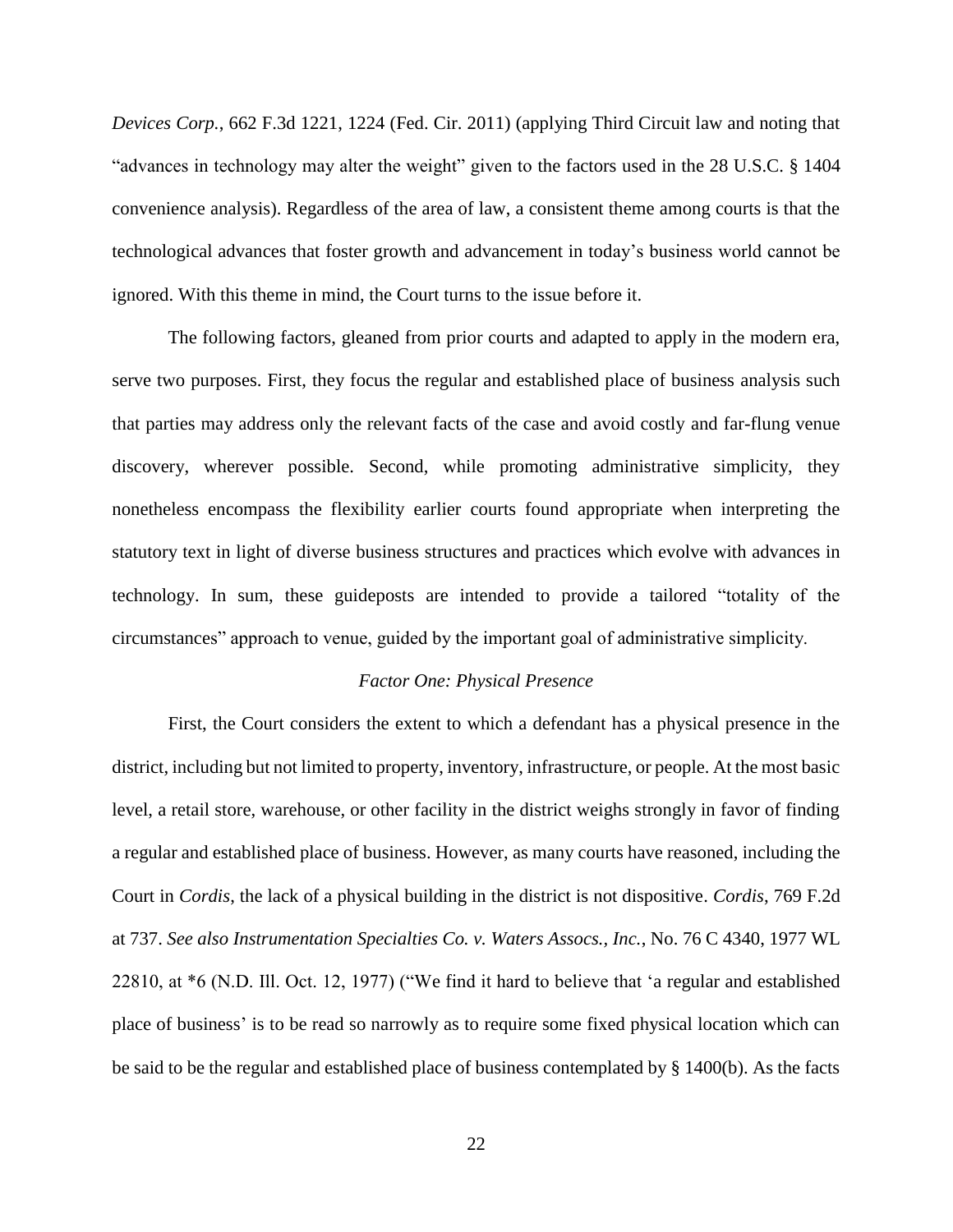of this case indicate, such an interpretation would invite gamesmanship to avoid venue . . . ."); *Shelter-Lite, Inc. v. Reeves Bros.*, 356 F. Supp. 189, 195 (N.D. Ohio 1973) ("[A]n unyielding rule that a regular and established place of business cannot arise by virtue of a salesman operating out of his residence is at odds with the practicalities and necessities of the business community."). Consistent with the reasoning of these earlier courts, this Court is persuaded that a fixed physical location in the district is not a prerequisite to proper venue. However, such a presence is a persuasive factor for courts to consider.

Other forms of physical presence may also help support a finding of a regular and established place of business, such as inventory or property in the district. *See Hemstreet v. Caere Corp.*, No. 90 C 377, 1990 WL 77920, at \*2 (N.D. Ill. June 6, 1990) (considering "whether inventory, demonstration equipment, or other property of the defendant corporation is kept within the district"). Facts supporting a physical presence could also include the presence of equipment or infrastructure that is owned (or leased) by a defendant and used to provide services to customers. Additionally, courts have considered the presence of employees<sup>9</sup> in the district when determining whether a defendant has a regular and established place of business. *See Cordis*, 769 F.2d at 735. The Court is persuaded that any such type of physical presence in the district favors a finding that a defendant has a regular and established place of business in the district.

<sup>&</sup>lt;sup>9</sup> Although the Court uses the term "employees" here, the Court does not believe that technical distinctions as to the type of employment relationship are relevant. *See Sherman Paper Prod. Corp. v. Sorg Paper Co.*, 161 F. Supp. 44, 45 (E.D. Mich. 1958) ("The nature of the employment relationship between it and its agent is not a significant difference upon which to base or deny venue.") Drawing such a technical distinction invites gamesmanship and would require the court and the parties to waste substantial resources on determining whether the facts surrounding a particular employee support a conclusion that he or she is an employee, an independent contractor, an agent, or otherwise. This type of inquiry should be avoided, as it is a potentially dangerous distraction from the underlying merits of the case. *See Hertz Corp. v. Friend*, 559 U.S. 77, 94 (2010) ("Complex jurisdictional tests complicate a case, eating up time and money as the parties litigate, not the merits of their claims, but which court is the right court to decide those claims.").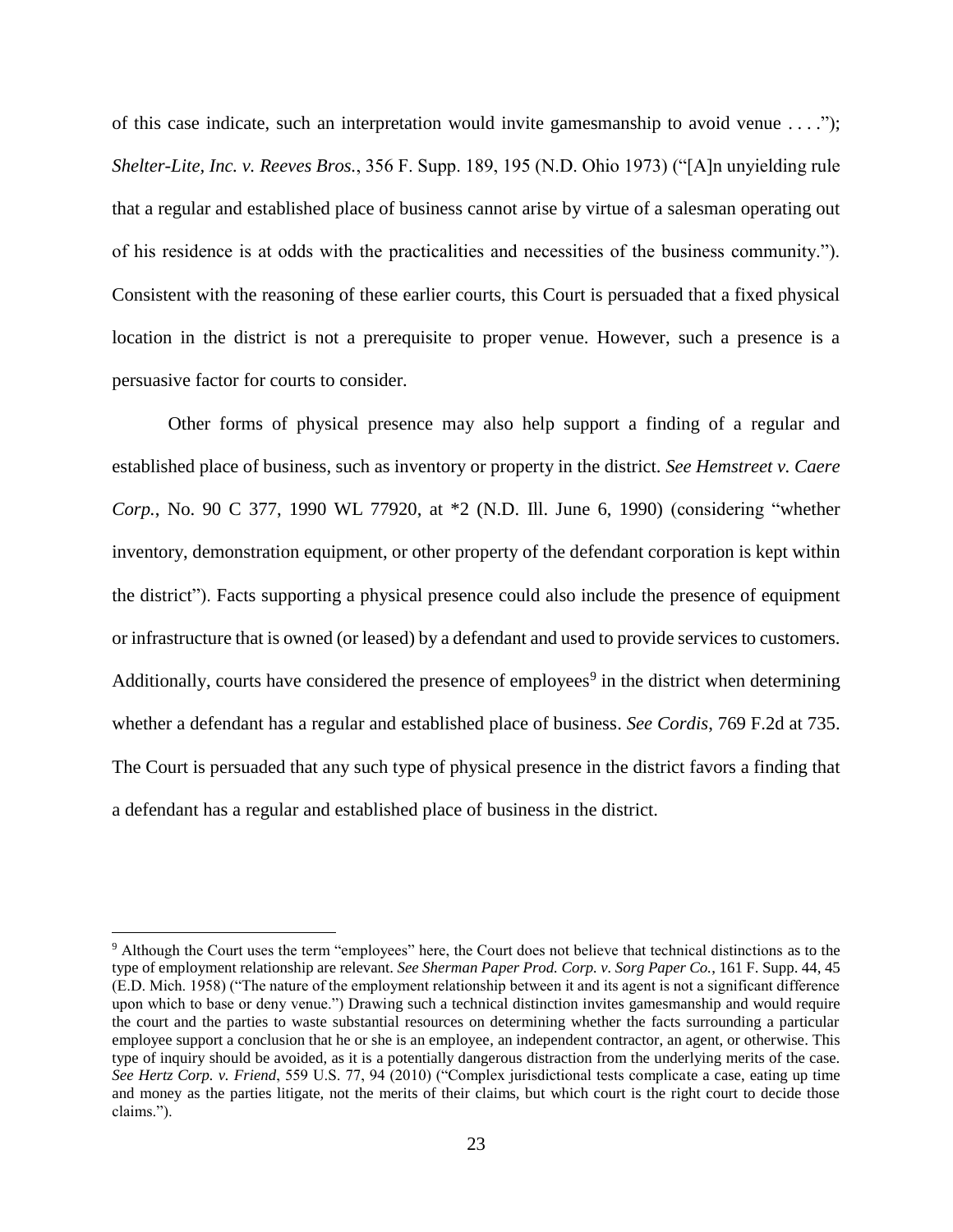# *Factor Two: Defendant's Representations*

Second, the Court looks at the extent to which a defendant represents, internally or externally, that it has a presence in the district. This factor reiterates the central inquiry regarding regular and established place of business articulated by Judge Learned Hand in the early days of patent law. *See Chadeloid Chem. Co. v. Chicago Wood Finishing Co.*, 180 F. 770, 771

(C.C.S.D.N.Y. 1910). In *Chadeloid Chemical*, Judge Hand reasoned:

The question is whether the defendant had accepted [the representative's] office as a place of business of their own—of such business as they might wish to do in the East. . . . In the face of their own advertisements, and of the representations that they allowed [the representative] to make, that he was their Eastern agent, they cannot with a good grace now deny that they had any business in the East at all, merely because most of their sales were concluded [elsewhere].

180 F. at 771. In that case, Judge Hand found that the defendant had accepted a New York representative's office as one of its own places of business based on, among other things, the advertising that defendant permitted regarding that location and the fact that the defendant naturally expected customer inquiries to be directed toward its agent there.<sup>10</sup> Such representations weigh in favor of finding that a defendant has a regular and established place of business in a district.

## *Factor Three: Benefits Received*

Third, the Court considers the extent to which a defendant derives benefits from its presence in the district, including but not limited to sales revenue. Courts have often looked to the benefits a defendant has received from its business in a particular district as a factor supporting a regular and established place of business, especially where a defendant has generated significant

 $10$  Similar facts exist in the case currently before the Court. Here, an internal presentation regarding Cray's Mid-Year Sales Planning featured Mr. Harless as a Named Account Manager based in Athens, Texas. (Dkt. No. 265-4, Ex. C.) As in *Chadeloid*, the evidence demonstrates that Cray has accepted this office as a place of business of its own. This type of evidence, although not necessarily dispositive, can support the conclusion that a defendant has a regular and established place of business in a particular district.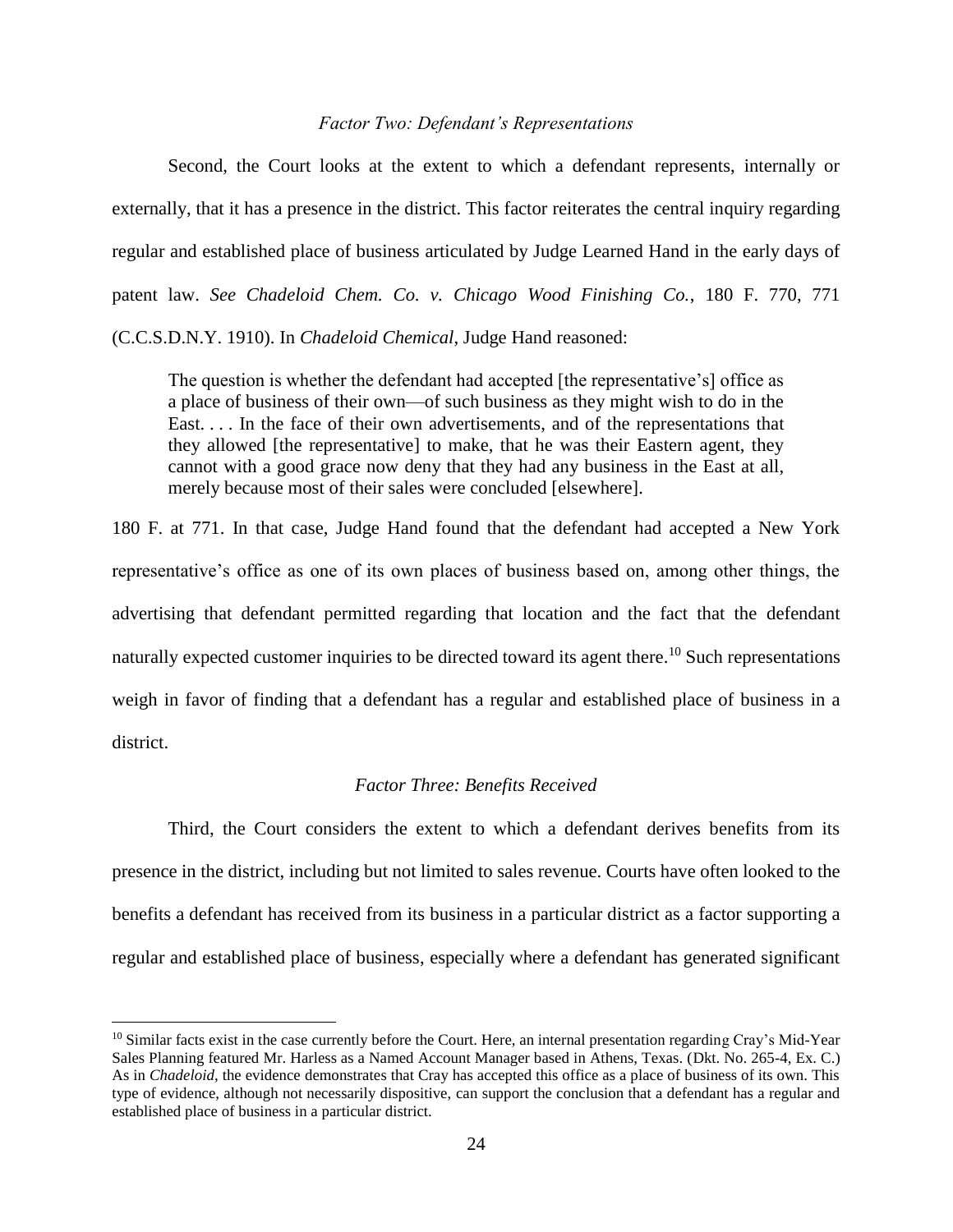revenue from such business. *See, e.g.*, *Instrumentation Specialties Co. v. Waters Assocs., Inc.*, No. 76 C 4340, 1977 WL 22810, at \*6 (N.D. Ill. Oct. 12, 1977) (noting that the defendant had made "substantial annual sales" in the district).

## *Factor Four: Targeted Interactions with the District*

Finally, the Court looks at the extent to which a defendant interacts in a targeted way with existing or potential customers, consumers, users, or entities within a district, including but not limited to through localized customer support, ongoing contractual relationships, or targeted marketing efforts. For example, in *Cordis*, the defendant's employees in the district also served as "technical consultants" who were present in the operating room during many surgeries involving the defendant's product. *Cordis*, 769 F.2d at 735. Likewise, a defendant's ongoing contractual relationships with customers in a district may be some evidence that a defendant maintains an established and continuous presence in the district. For example, in the context of personal jurisdiction,<sup>11</sup> the Sixth Circuit looked to a defendant's ongoing contractual relationship with a company in the forum state to support the conclusion that the exercise of personal jurisdiction was appropriate. *CompuServe, Inc. v. Patterson*, 89 F.3d 1257, 1264–65 (6th Cir. 1996). In *CompuServ*, the court emphasized that the defendant entered into "ongoing" contracts, governed by the law of the forum state, with a company based in the forum state. *Id.* Although such contractual relationships are not dispositive, they weigh in favor of finding that a defendant has a regular and established place of business in the district. In other contexts, a defendant may seek to promote its

<sup>&</sup>lt;sup>11</sup> Although certain cases relied on by the Court pertain to a specific personal jurisdiction analysis, the Court emphasizes that the factors identified in such cases are not adequate alone to establish a regular and established place of business. Indeed, the Court agrees that "the regular and established place of business standard requires more than the minimum contacts necessary for establishing personal jurisdiction or for satisfying the 'doing business' standard of the general venue provision, 28 U.S.C. § 1391(c)." *LoganTree LP v. Garmin International, Inc.*, 5:17-cv-98-FB (W.D. Tex. June 22, 2017). However, being mindful that venue and jurisdiction are different inquiries, the Court recognizes that certain considerations may be relevant to both a personal jurisdiction analysis and a proper venue analysis.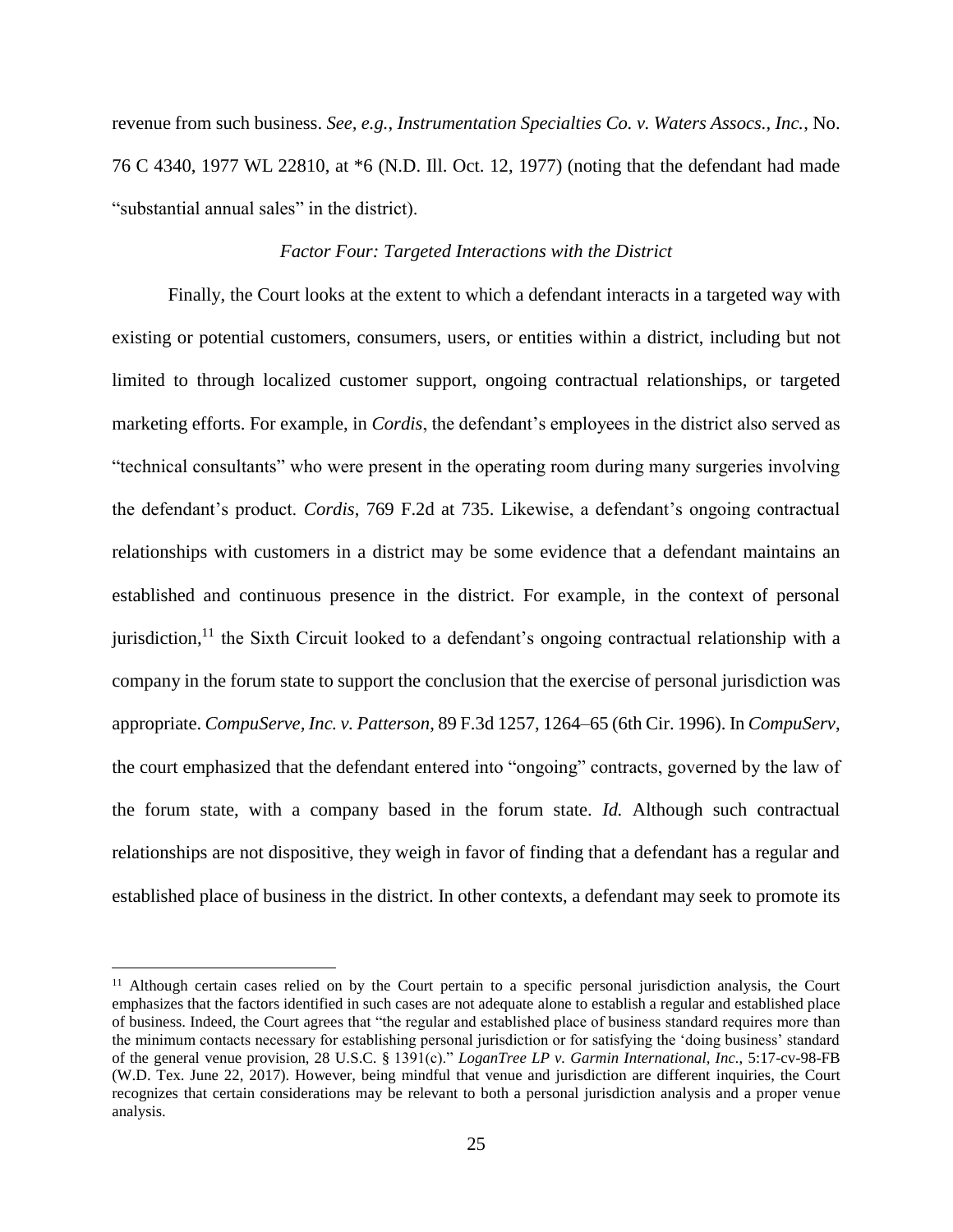brand strength and business goodwill by targeting particular communities in the district, with or without generating concurrent revenue. Such efforts may include localized marketing or sponsorships intended to promote the business. Many domestic corporations budget annual expenditures for "business development," and the use of these funds within a particular district may be a reasonable area of inquiry. These types of localized customer interactions (through whatever means) weigh in favor of a finding that a defendant has a regular and established place of business in a district.

None of these factors should alone be dispositive, and other realities present in individual cases should likewise be considered. Courts should endeavor to determine whether a domestic business enterprise seeks to materially further its commercial goals within a specific district through ways and means that are ongoing and continuous. Such a conclusion should be driven by a fair consideration of the totality of the circumstances, and not by the siren call of bright line rules or an overt attachment to form.

## **IV. CONCLUSION**

 $\overline{a}$ 

Having considered the case law and the facts leading to the Federal Circuit's opinion in Cordis, the Court finds that venue is proper in this case within the Eastern District of Texas.<sup>12</sup> Cray has committed acts of infringement and has a regular and established place of business in this District. Technological advances have significantly changed the way businesses operate throughout our nation, and true to Moore's Law, such exponential progression will continue to expand and evolve. As a result, our courts should employ analytical methods for establishing patent venue which are rooted in the wisdom of the past, but which also embrace the future's

 $12$  The precise posture of this case, as being only three months away from trial, while known to the Court does not impact this result or the analysis leading to it.